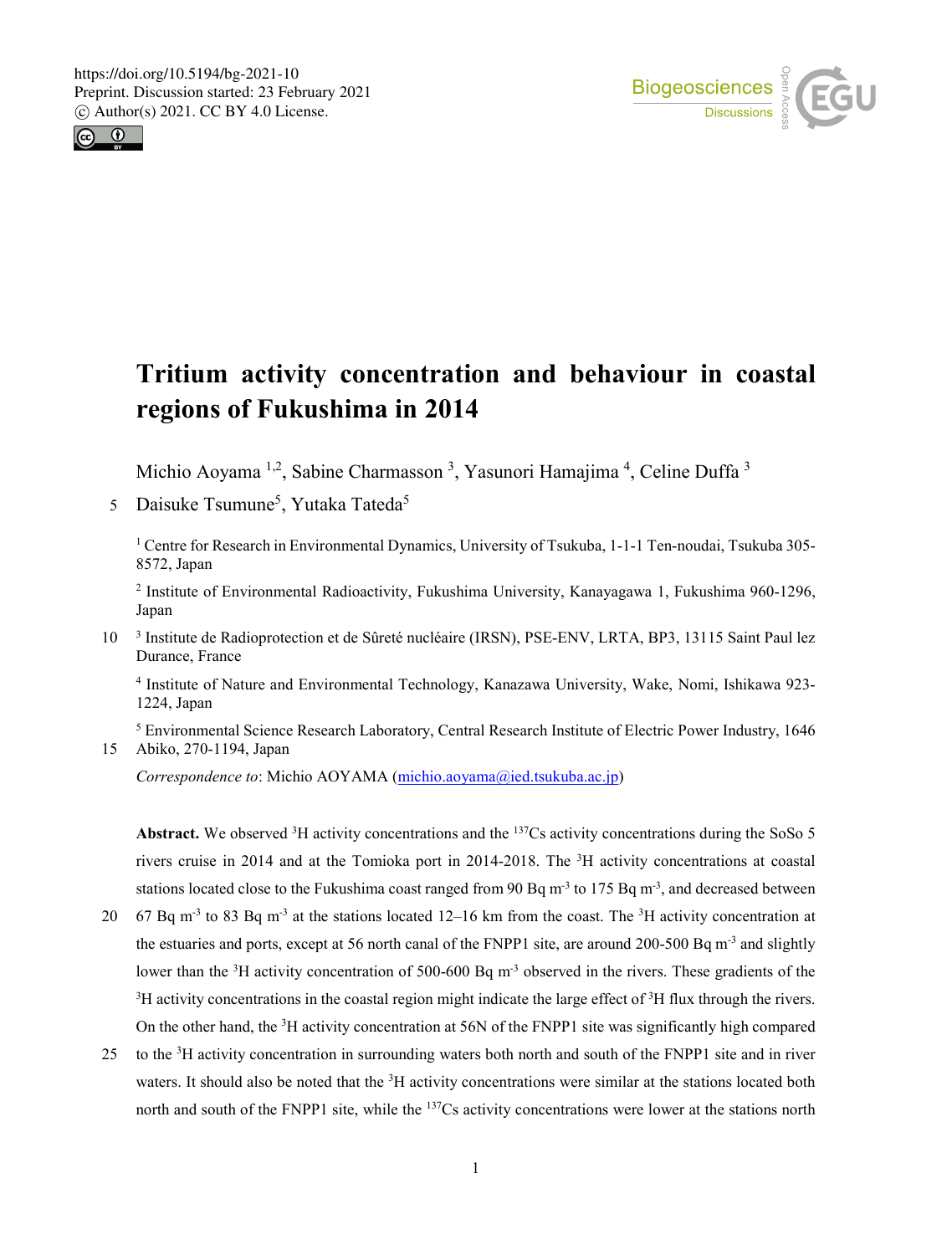



of the FNPP1 site and higher at the stations south of the FNPP1 site. This indicated that the major sources of  $137Cs$  could be the FNPP1 site as the point source while the source of  $3H$  should be more diffuse and

- 30 linked to riverine inputs located north and south of the FNPP1 site. The  ${}^{3}H/{}^{137}Cs$  activity ratios in coastal waters were 1.2–2.2 as obtained via the slopes by standardised major axis regressions between the <sup>3</sup>H activity concentration and the 137Cs activity concentration of SoSo samples and Tomioka Port observed in 2014-2018, which is significantly high compared to that of the released radionuclides derived from the FNPP1 site, which was  $0.01$  in 2011 just after the accident. The open-water  ${}^{3}H$  activity concentration
- 35 contribution to coastal waters was estimated to be  $67 \pm 20$  Bq m<sup>-3</sup> and  $66 \pm 17$  Bq m<sup>-3</sup> as the intercepts also by standardised major axis regressions. These estimates are consistent with 50 Bq  $m<sup>3</sup>$  obtained at the Kuroshio region as the background levels of  ${}^{3}H$  activity concentration in open water. The  ${}^{3}H$  and  ${}^{137}Cs$ fluxes to the coastal region of Fukushima based on the open-water movement, freshwater flux from the rivers based on their respective catchment, and mean monthly precipitation were estimated. The largest <sup>3</sup>H
- 40 flux is the open-water inflow from the north of the FNPP1 site and it reaches 52 GBq day<sup>-1</sup>, while the rivers north of the FNPP1 site showed 3–5 GBq day<sup>-1</sup> fluxes. We obtained a <sup>3</sup>H flux as 1.9–4.5 GBq day<sup>-1</sup> of <sup>3</sup>H using the <sup>3</sup>H activity concentration in the port, which is comparable with the fluxes obtained from the rivers located north of the FNPP1 site. While using <sup>3</sup>H activity concentration at the 56 north canal of FNPP1, we obtained 28–86 GBq day<sup>-1</sup> fluxes, which is one order of magnitude larger than those estimated using  $3H$
- 45 activity concentration in the FNPP1 port. One of the reasons could be the very high variability of the <sup>3</sup>H levels at 56 north canal and in the port of FNPP1, explaining variable <sup>3</sup>H/<sup>137</sup>Cs activity ratio observed at 56 north canal and in the port of FNPP1. The <sup>3</sup>H activity concentration of TFWT in the fish filets collected close to the FNPP1 site ranged from  $97 \pm 11$  Bq m<sup>-3</sup> to  $144 \pm 11$  Bq m<sup>-3</sup>, which were similar to the <sup>3</sup>H activity concentrations in the surrounding seawater, in agreement with the knowledge that the bioconcentration
- 50 factor of <sup>3</sup>H is approximately 1. In contrast, higher values were found in TOBT, which can be linked to lifehistory traits.

# **1 Introduction**

Tritium  $(^{3}H)$  is a radioactive isotope of hydrogen with a half-life of 12.4 yr. The major sources of  $^3H$  are cosmogenic, nuclear weapons tests, military production, and nuclear reactor operation, particularly heavy-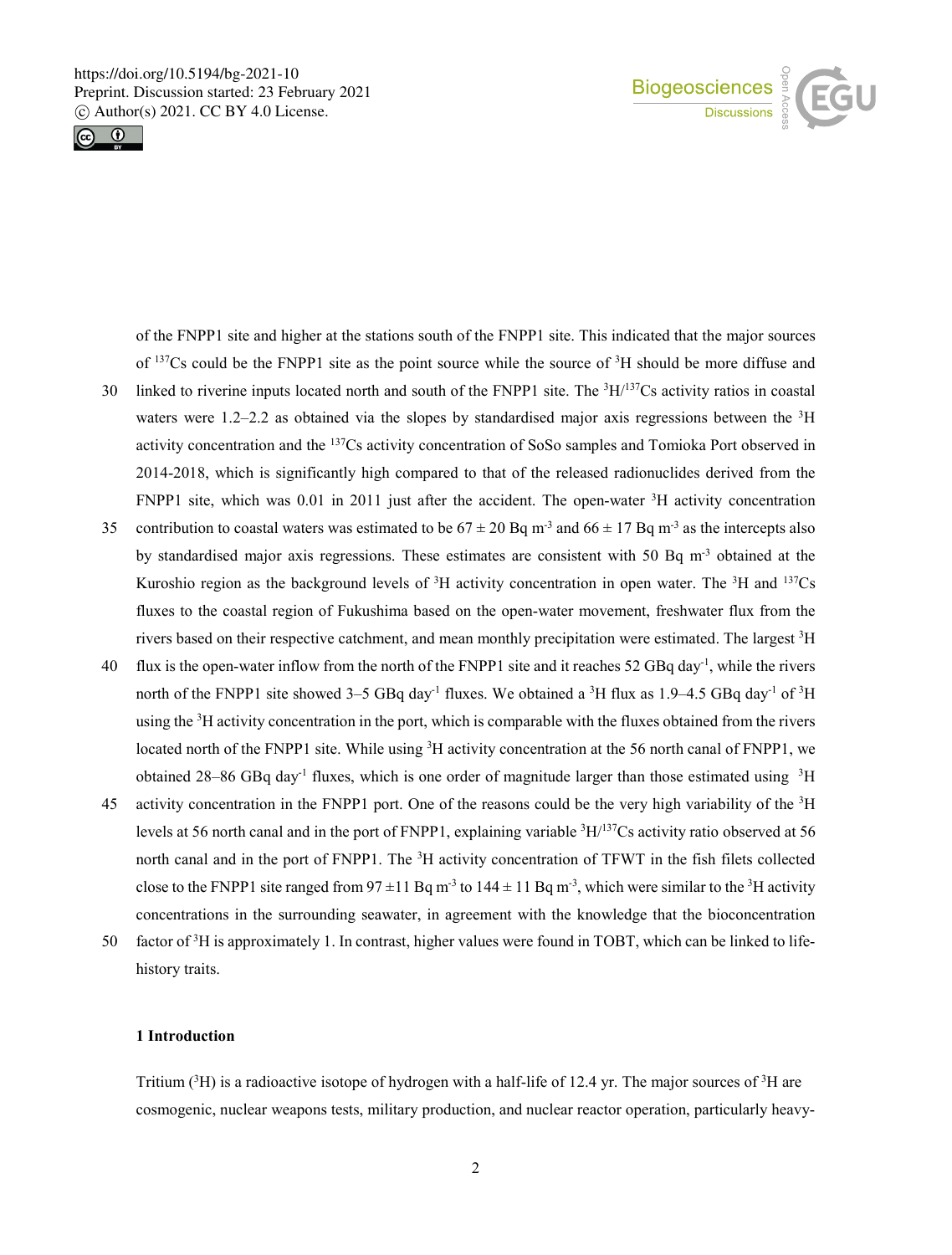



- 55 water reactor operation and nuclear fuel reprocessing plant (Galeriu and Melintescu, 2011). Approximately 78 PBq ( $PBq = 10^{15}$  Bq) of <sup>3</sup>H is produced each year by cosmic ray spallation and the inventory of <sup>3</sup>H in the atmosphere is 1.3 EBq (  $EBq = 10^{18}$  Bq); further, it was estimated that 240 EBq of 3 H was injected by nuclear weapons tests (Galeriu and Melintescu, 2011). From the nuclear fuel reprocessing plants, 0.276 EBq was discharged mainly into the Atlantic ocean between 1970 and 2008
- 60 (Aoyama, 2019). In the nuclear reactor operations, during 1990–1997, 51.8 PBq of  ${}^{3}H$  was released into the atmosphere, and 79.2 PBq of <sup>3</sup>H was released into the ocean, as stated in Tables 32 and Table 35 in annex C of the UNSCEAR 2000 report (UNSCEAR, 2000), most of which was released by heavy-water reactors. Before the commencement of atmospheric testing of thermonuclear weapons in 1952, the <sup>3</sup>H content of precipitation was in the range of  $180-1000$  Bq m<sup>-3</sup> (Galeriu and Melintescu, 2013); this
- 65 background concentration resulted from cosmic ray spallation and showed a maximum at the midlatitudes of both the hemispheres. While elevated <sup>3</sup>H levels have been measured in the atmosphere since 1952,  ${}^{3}$ H produced by thermonuclear testing has been the dominant source of  ${}^{3}$ H in precipitation (Katsuragi et al., 1983;Galeriu and Melintescu, 2011).

The peak activity concentration of 201600 Bq  $m<sup>3</sup>$  was recorded in the precipitation in Tokyo in the

- 70 northern hemisphere in March 1964 (Katsuragi et al., 1983). After the atmospheric nuclear weapons tests were partly banned in 1963, the <sup>3</sup>H levels in the precipitation began to decline gradually because of radioactive decay and atmospheric dispersion, and was transferred into the ocean and groundwater via the water cycle among the domains of atmosphere, ocean, and land with an apparent residence time of 23.0  $\pm$ 2.3 months (Katsuragi et al., 1983). In the southern hemisphere, 3 H levels in the precipitation in Australia
- 75 were measured over the past 50 years (Tadros et al., 2014), demonstrating that the elevated levels of  ${}^{3}H$  in the environment were due to last century's atmospheric thermonuclear testing. The peak in the <sup>3</sup>H activity concentration reached a maximum of 189000 Bq m<sup>-3</sup> (160 TU) in 1963 owing to the peak in the atmospheric tests, and then, from 1963 to present, a rapid drop in 3 H activity concentration was observed. This drop cannot entirely be from natural decay; therefore, it is attributed to the washout of <sup>3</sup>H into the
- 80 oceans and groundwater. Since 1990, the levels of the  ${}^{3}H$  activity concentration have declined globally and regionally; currently the levels of  ${}^{3}H$  in Australia are stable and in the range of 240–350 Bq m<sup>-3</sup> (2–3 TU), suggesting that today the <sup>3</sup>H levels in the precipitation are predominantly due to naturally occurred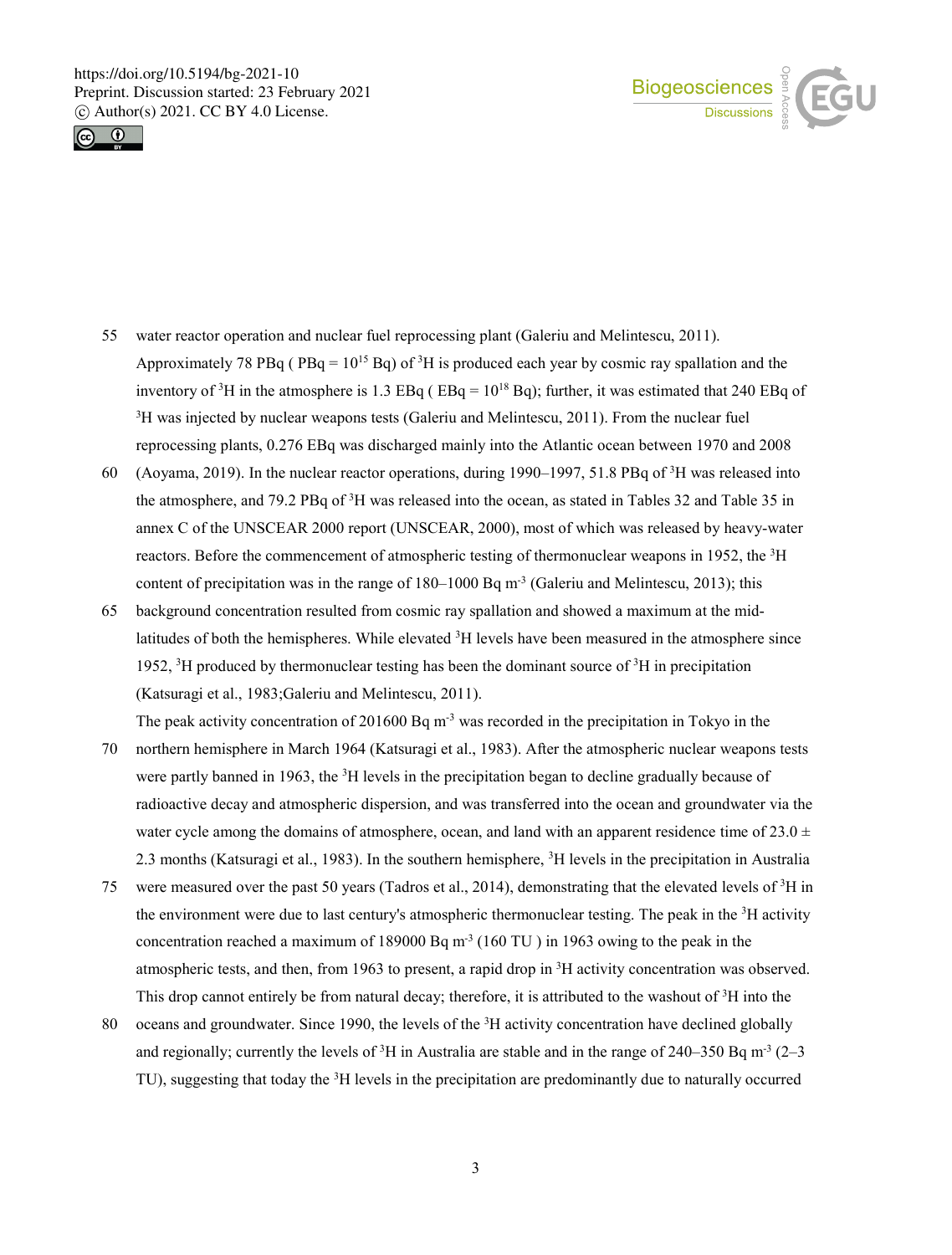



3 H (Tadros et al., 2014). Some observations suggested that the effect of atmospheric weapon tests in the <sup>3</sup>H activity concentration in the precipitation disappeared after 2000.

- 85 Further, explosions from the nuclear tests led to tritium emissions in the atmosphere as tritiated hydrogen (HT) and methyl tritium gas (CH3T) were rapidly oxidised and converted into tritiated water molecules (HTO) that closely follow the whole water cycle and water masses (Ducros et al., 2018). Sugihara et al. (Sugihara et al., 2008) measured the  ${}^{3}H$  activity concentrations of 34 river waters in Japan in 2007–2008 and the <sup>3</sup>H activity concentrations were 360–1660 Bq m<sup>-3</sup> (average 1060  $\pm$  600 Bq m<sup>-3</sup>).
- 90 They also reported that the  ${}^{3}H$  activity concentrations in the river waters showed a meridional distribution, and the <sup>3</sup>H activity concentration was high at  $35-43$  °N and low in the south of  $35$  °N. In open-water, <sup>3</sup>H was traditionally used as a tracer for ocean circulation, largely in the Pacific ocean (Michel and Suess, 1975;Van Scoy et al., 1991;Stark et al., 2004) and Sea of Japan (Kajì et al., 2005). Since the largest source of <sup>3</sup>H in the environment atmospheric weapon tests, as stated previously, the <sup>3</sup>H
- 95 activity concentration in the surface seawater showed a similar trend of freshwater on land, as expected. Therefore, a peak in the <sup>3</sup>H activity concentration in the range of 500–12000 Bq m<sup>-3</sup> in the surface seawater was recorded in many places in 1963 in the northern hemisphere (Stark et al., 2004). The <sup>3</sup>H activity concentration in the surface seawater decreased rapidly as along with the trend of the <sup>3</sup>H activity concentration in the precipitation/river water. Povinec et al. (Povinec et al., 2013) estimated the pre-
- 100 Fukushima <sup>3</sup>H activity concentration in the surface water in the north-western Pacific ocean as  $70 \pm 10$  Bq m<sup>-3</sup> based on the data stored in the GLOMARD/MARIS database. In certain coastal regions, the <sup>3</sup>H activity concentration is affected by the liquid and gaseous discharges from the nuclear fuel reprocessing plants (Aoyama, 2019;Masson et al., 2005) and the operation of nuclear power plants. Momoshima et al. (Momoshima et al., 1987) measured the <sup>3</sup>H activity concentration in various environmental materials
- 105 around a typical nuclear power station, the Genkai Nuclear power plant, in Japan in 1983 and 1984. They found that the elevated <sup>3</sup>H activity concentration was observed on one occasion in pine needles and surface soil after noting a high  ${}^{3}H$  activity concentration of 220–10000 Bq m<sup>-3</sup> in the seawater. However, no incidental increase in <sup>3</sup>H levels was observed in atmospheric water vapour, hydrogen, and methane. Masson et al. (Masson et al., 2005) presented free-water <sup>3</sup>H and organically bound <sup>3</sup>H levels in the French
- 110 coastal marine environment, from Concarneau to Gravelines, along with the <sup>3</sup>H levels in the seawater. The matrices selected for their specific survey included seawater, seaweed, molluscs, crustaceans, and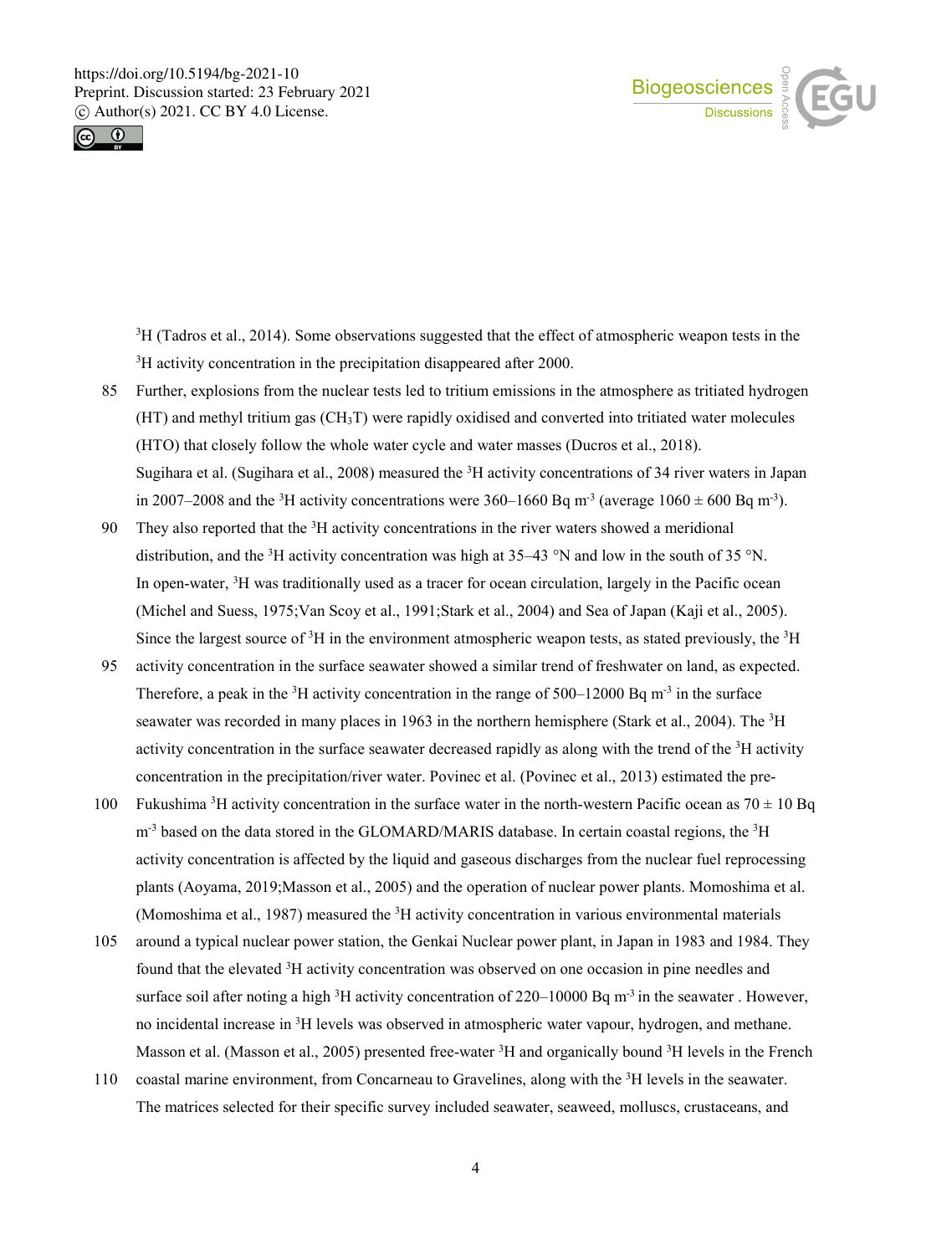



fish. The <sup>3</sup>H activity concentration measured every month in the seawater at the Goury station, which is closest to the La Hague nuclear fuel reprocessing plant, in  $2001-2002$  varied from 3000 to 23000 Bq m<sup>-3</sup>, while in east Cotentin, the <sup>3</sup>H activity concentration measured in the seawater along the French coast of

- 115 the English Channel was quite homogeneous and ranged from 3700 to 5900 Bq m<sup>-3</sup>. They also reported the <sup>3</sup>H activity concentrations of approximately 150 Bq m<sup>-3</sup> south of Ireland and in the Atlantic Ocean. This activity concentration of 150 Bq  $m^{-3}$  is similar to, but slightly higher than, those reported in the north-western Pacific Ocean (70  $\pm$  10 Bq m<sup>-3</sup>; Povinec et al., 2013) and may have been affected by the heavy discharges from the Europian fuel reprocessing plants of La Hague and Sellafield.
- 120 In this paper, we present results of the  ${}^{3}H$  activity concentration observed during the SoSo 5 rivers cruise and at the Tomioka port and Hasaki and discuss the behaviour of 3 H in the coastal region of Fukushima. We also present results on the <sup>3</sup>H contents found in the fish filet collected close to the FNPP1 site. These results are also discussed using the already published <sup>3</sup>H activity concentrations of river and open-ocean waters.
- 125

# 2 **Sampling and Method**

#### **2.1 Sampling**

In October 2014, the SoSo 5 rivers cruise took place off the coast of the Fukushima Prefecture. The details of sampling radiocaesium have already been provided elsewhere (Aoyama et al., 2020 submitted).

130 During this cruise, 11 samples were collected for tritium measurement, 4 at the estuaries of the four rivers within 1 km from the river mouth, 4 at the stations within 1 km from the coast, and 3 at the stations 12-15 km from the coast (Aoyama et al., 2019; 2020a).

Since June 2014, the radiocaesium activity concentrations at the Tomioka port, which is located 10 km south of FNPP1, are being measured on a regular basis. However, limited <sup>3</sup>H data were collected here. At

135 Hasaki, which is located 180 km south of FNPP1, the radiocaesium activity concentrations were measured on a regular basis, monthly to bi-monthly. The details of the sampling of radiocaesium are already provided elsewhere (Aoyama et al., 2012). Again, limited <sup>3</sup>H data were collected here.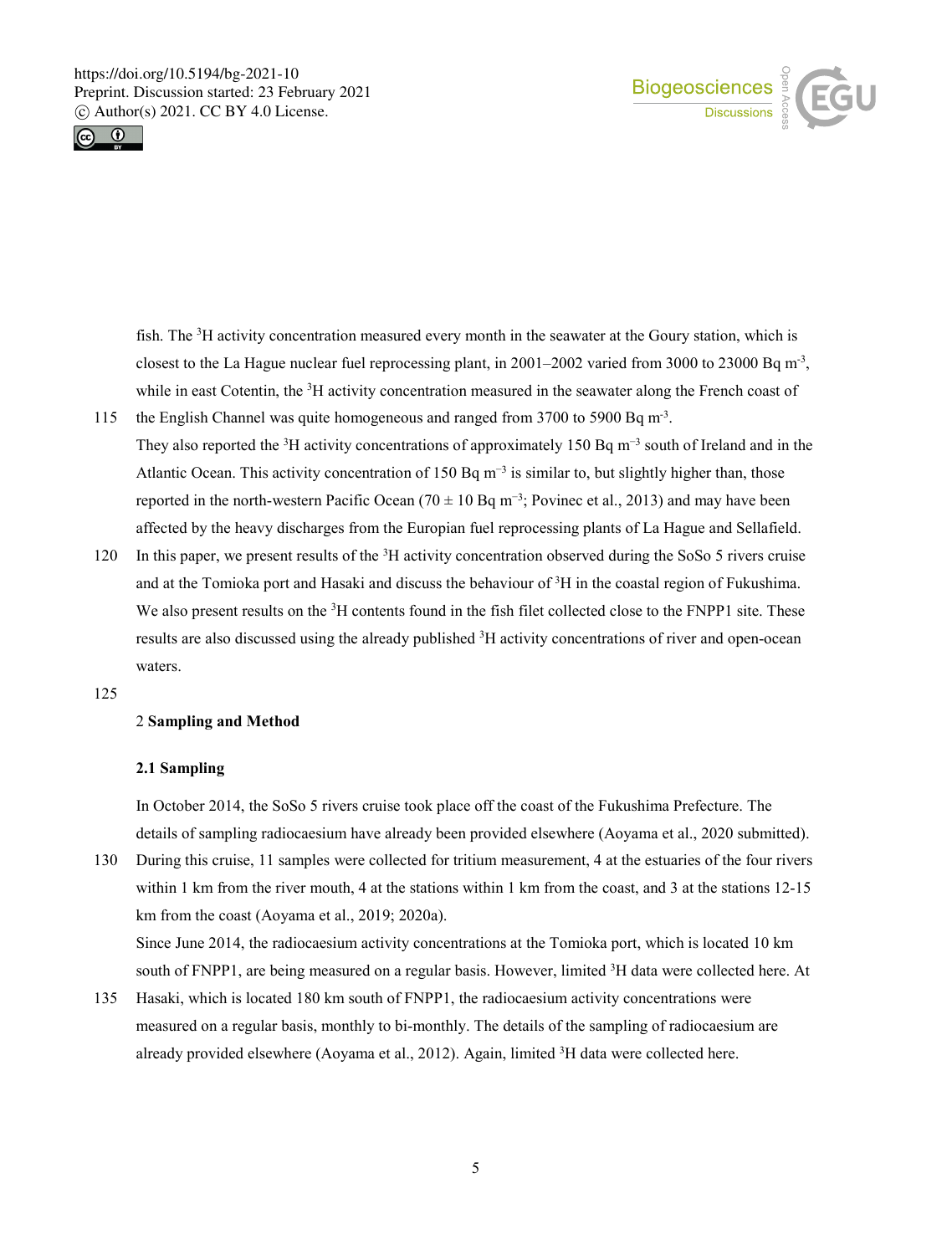



In October 2014, 11 samples of  ${}^{3}H$  were collected, 4 at the estuaries of the four rivers within 1 km from the river mouth, 4 at the stations within 1 km from the coast, and 3 at the stations 12-15 km from the coast

140 (Aoyama et al., 2019; 2020a). In addition, two samples were collected at the Tomioka river in 2015 and 2018, and one sample was collected at the Tone river in 2015. All the sampling locations are shown in Figure 1 and Aoyama et al. (2021a, 2021b and 2021c).

#### **2.2 Method**

- 145 One litre of seawater collected in October 2014 during the SoSo 5 rivers cruise underwent <sup>3</sup>H analysis through electrolytic enrichment at the <sup>3</sup>H Laboratory (Miami, USA). The <sup>3</sup>H activity concentration measurement of the seawater samples collected at the Tomioka port and Hasaki were also conducted through electrolytic enrichment at Chikyu Kagaku Kenkyusho Inc. (Nagoya, Japan), and the <sup>3</sup>H activity concentrations of the fish filets were measured at the Kyushu Environmental Evaluation Association
- 150 (Fukuoka, Japan). We also measured the  ${}^{3}H$  activity concentration in the river waters of Tomioka and Tone rivers through electrolytic enrichment, too. Fish filets collected at the Fukushima coast in 2014.were analysed with respect of Tissue-free water tritium, TFWT, which was extracted from the fish filet samples using freeze-drying techniques, where TFWT was trapped at low temperatures and then electrolytic condensation was performed to increase the
- 155 tritium activity concentration. Total organically bound tritium, TOBT, of the freeze-dried fish filet samples was obtained by complete oxidation of the organic compounds at high temperatures in an oxygen-rich environment, and then, the obtained tritiated water was trapped at low temperatures and then distilled. These distilled tritiated water samples were measured using a liquid scintillation counter.

#### **3 Results**

160

Tritium and dissolved  $134Cs$  and  $137Cs$  activity concentrations in the surface waters were obtained at several coastal stations of Fukushima and Ibaraki Prefectures during this study. These data are published as a dataset, entitled 'Dataset of  ${}^{3}H$  activity concentration,  ${}^{134}Cs$  and  ${}^{137}Cs$  activity concentrations in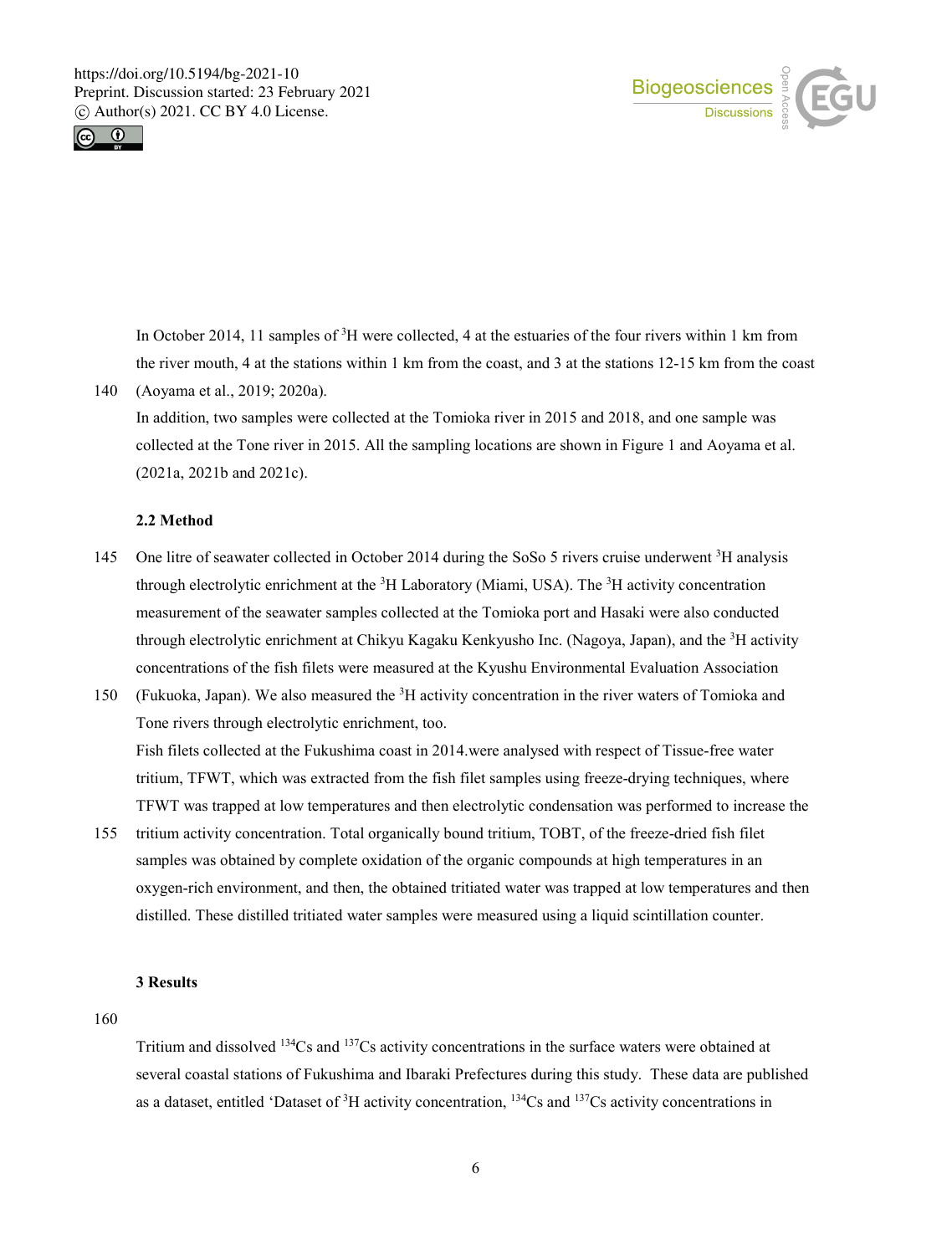



dissolved form in surface water at several coastal stations of Fukushima and Ibaraki Prefectures during

165 the period from 2014 to 2018', doi: 10.34355/CRiED.U.TSUKUBA.00033 (Aoyama et al., 2020). The tritium activity concentrations obtained during the SoSo 5 rivers cruises are already reported in a previous study (Aoyama et al., 2019) and are also included in the dataset—doi: 10.34355/CRiED.U.TSUKUBA.00033.

The tritium activity concentrations in the fish filets collected at the Fukushima coast in 2014 are published 170 in a dataset, entitled 'Dataset of  ${}^{3}H$  activity concentration in fish filet collected at the Fukushima coast in 2014', doi: 10.34355/CRiED.U.TSUKUBA.00034 (Aoyama et al., 2020b). The tritium activity concentrations in the river waters of Tomioka, Tone, and Ukedo rivers and the estuaries of the four rivers between 2014 and 2019 are published in a dataset, entitled 'Dataset of <sup>3</sup>H activity

concentration in river waters at Tomioka, Tone and Ukedo Rivers and estuary of four rivers during the 175 period from 2014 to 2019', doi: 10.34355/CRiED.U.TSUKUBA.00035 (Aoyama et al., 2020c).

# **3.1 3 H activity concentration in seawater**

In 2014–2015, the <sup>3</sup>H activity concentrations at coastal stations of Mano-1, Niida-1, Odaka-1, Uedo-1, and Tomioka port ranged from 90 Bq m<sup>-3</sup> to 175 Bq m<sup>-3</sup>, while the <sup>3</sup>H activity concentrations at Niida-5, Odaka-5, and Uedo-5 stations, which are located 11–15 km from the coastal stations, decreased and

- 180 ranged from 67 Bq m<sup>-3</sup> to 83 Bq m<sup>-3</sup> (Aoyama et al., 2020a). Further, the <sup>3</sup>H activity concentration obtained through NRC monitoring results within 20 km of the FNPP1 site also showed similar activity concentrations as 110–190 Bq m<sup>-3</sup> in June 2014 and 65–1700 Bq m<sup>-3</sup> in October 2014. The <sup>3</sup>H activity concentration at Hasaki, which is located 176 km south of the FNPP1 site, ranged from 57 Bq m<sup>-3</sup> to 66 Bq m<sup>-3</sup> in late 2014 and early 2015. The TEPCO monitoring data at 56N of the FNPP1 site showed that <sup>3</sup>H
- 185 activity concentration ranged from ND (ca. 1650 Bq m<sup>-3</sup>) to 4300 Bq m<sup>-3</sup> between June 2014 and October 2014. Therefore, the <sup>3</sup>H activity concentration at 56N of the FNPP1 site was significantly high compared to that in the surrounding waters both north and south of the FNPP1 site, as shown in Figure 2. It should be also noted that the <sup>3</sup>H activity concentrations were similar at the stations located north and south of FNPP1, while the 137Cs activity concentration was lower at the stations north of FNPP1 and higher at the
- 190 stations south of FNPP1. This indicated that the major source of  $137Cs$  could be the FNPP1 site as a point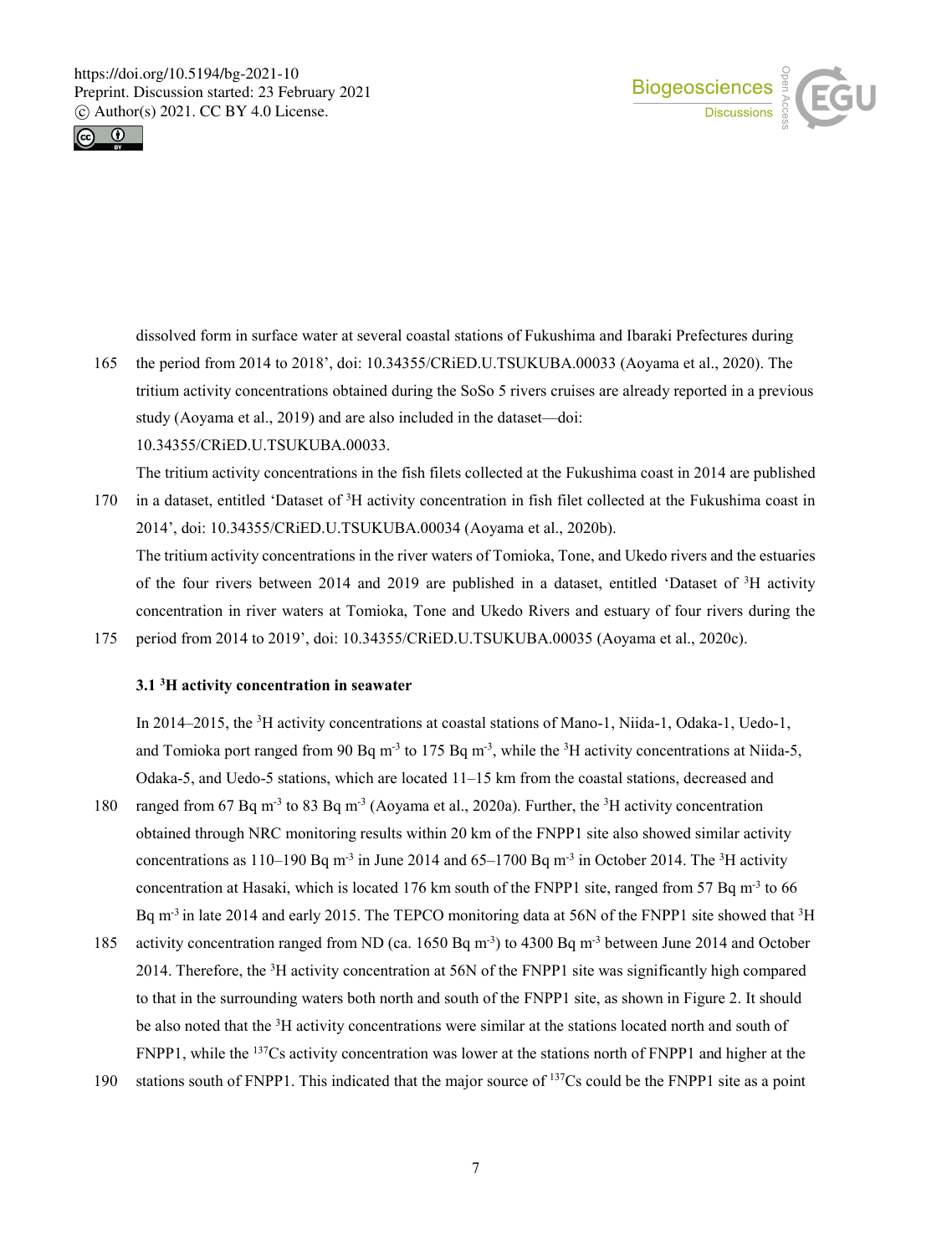



source, while the <sup>3</sup>H might come from a broader range of locations since related to riverine inputs from rivers located both north and south of the FNPP1 site.

# **3.2 3 H activity concentration in fish filet**

- 195 <sup>3</sup>H activity concentrations of tissue free water, i.e. tissue-free water tritium (TFWT), in fish filet of *Sebastes cheni, Hexagrammos otakii, Okamejei kenojei, Lateolabrax japonicas, Paralichthys olivaceus,* and *Gadus microcephalus* vary from 97 ±11 Bq m<sup>−</sup><sup>3</sup> to 144 ± 11 Bq m<sup>−</sup><sup>3</sup> (Aoyama et al., 2020b), as shown in Figure 3. These fishes were collected close to the FNPP1 site and the  ${}^{3}$ H activity concentrations were similar to the <sup>3</sup>H activity concentrations in the surrounding seawater, as shown in Fig. 3. This is consistent
- 200 with previous knowledge of rapid equilibrium between TFWT and the environment (Eyrolle et al., 2018;Eyrolle-Boyer et al., 2014). However, total organically bounded tritium (TOBT) exceeded TFWT with a ratio of TOBT to TFWT ranging from 1.54 to 2.10 in this study (Aoyama et al., 2020b), which indicates that these organisms fed on food that was contaminated earlier (Eyrolle-Boyer et al., 2014).

### **3.3** 205 **<sup>3</sup> H activity concentrations in river water**

The <sup>3</sup>H activity concentration at 56 North canal, 56N, of Fukushima Dai-ichi Nuclear Power, hereafter FNPP1, varied significantly and showed a decreasing trend in general during the period from 2013 to 2019 while the <sup>3</sup>H activity concentrations at Ukedo port and FNPP2 port were not significantly different during the period from 2013 to 2019 (Fig. 4).

- 210 As shown in Fig. 4, the <sup>3</sup>H activity concentrations at Ukedo port and FNPP2 port were also lower in general rather than those at Ukedo river and Tomioka river before March 2015; however, recently, they became quite similar. This suggests a decreasing trend of the <sup>3</sup>H activity concentrations at Ukedo and Tomioka rivers and a tendency of Ukedo and FNPP2 ports to retain almost constant <sup>3</sup>H activity concentrations, as shown in Fig. 4. In 2014, we also observed that the  ${}^{3}H$  activity concentrations at
- 215 estuary and ports, except close to the FNPP1, are characterised by levels close to river water. Indeed, the <sup>3</sup>H activity concentration ranged from  $484 \pm 17$  Bq m<sup>-3</sup> in the Ota estuary to  $214 \pm 11$  Bq m<sup>-3</sup> in the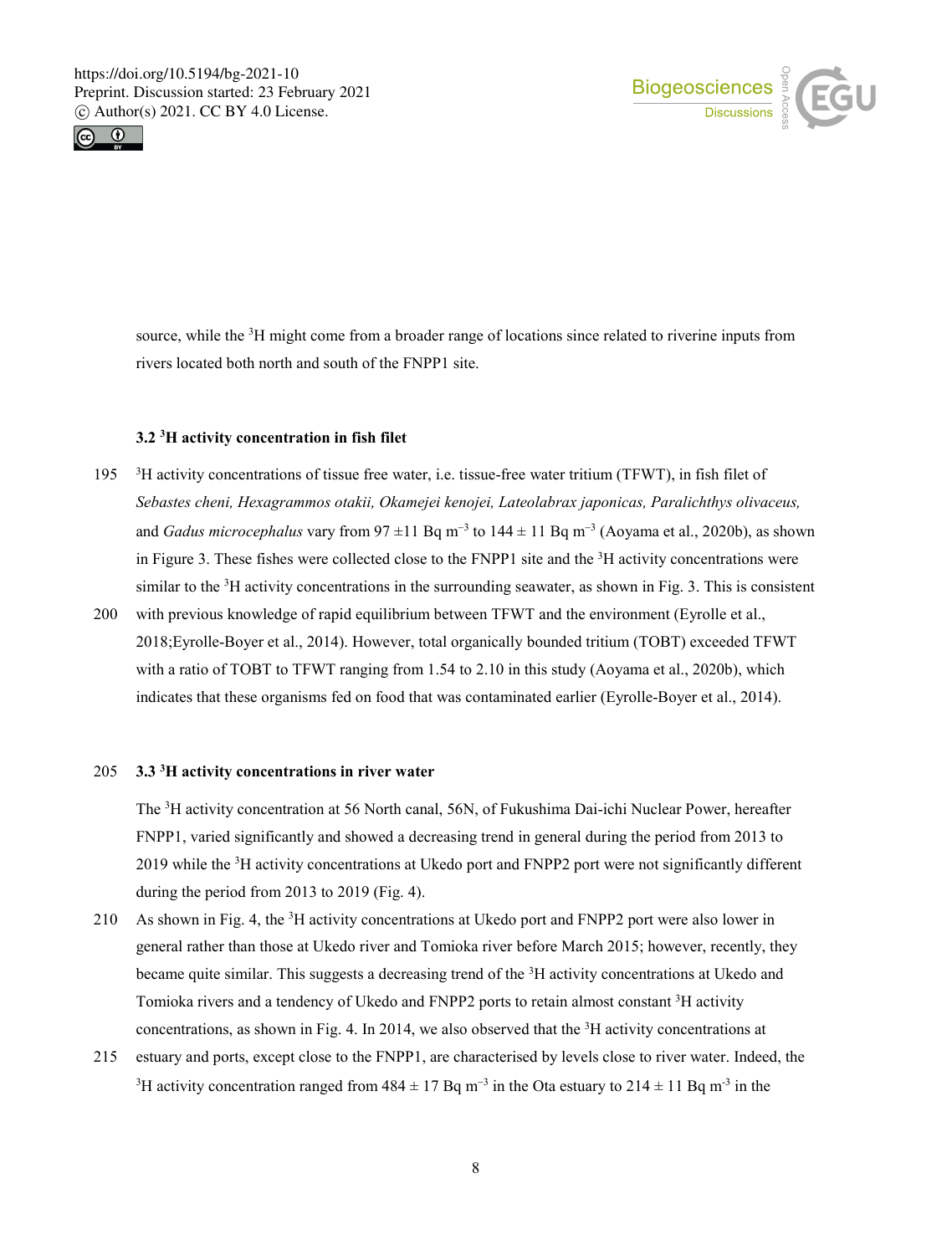



Odaka estuary. The <sup>3</sup>H activity concentration at Ukedo port was 330-840 Bq m<sup>-3</sup> and it was 300-480 Bq m<sup>-3</sup> at FNPP2 port. These levels are in good agreement with the <sup>3</sup>H activity concentrations data reported by Ueda et al (2015)—ranging from 443 Bq m<sup>−</sup><sup>3</sup> downstream of the Mano river to 600 Bq m<sup>−</sup><sup>3</sup>

220 downstream of the Ukedo river—and obtained by Fukushima Prefecture monitoring at Ukedo ranging between 590 and 650 Bq m<sup>-3</sup> in 2014. Further, the <sup>3</sup>H activity concentration in coastal waters decreased rapidly with distance from the coast.

# **4 Discussions**

#### **4.1 Relationship between 3 H and 137Cs activity concentrations**

225 In 2014, the  ${}^{3}$ H activity concentrations in seawater at Tomioka port and SoSo 5 river samples showed a good linear relationship with the  $137Cs$  activity concentration in seawater as shown in Figures 5 and 6 and Table 1, namely both radionuclides were added from the source(s) of which  ${}^{3}H/{}^{137}Cs$  activity ratio may be constant and may be difference at each region.

Takahata et al. (Takahata et al., 2018) reported high <sup>3</sup>H and <sup>137</sup>Cs activity concentrations (i.e. 80–290 and

- 230 80–13,800 Bq m<sup>-3</sup>, respectively) in surface seawater sampled offshore from Fukushima shortly after the FNPP1 accident. The reported <sup>3</sup>H concentrations were up to six times those of the pre-accident levels; however, the highest level was only approximately four times the background level attributed to global fallout. These concentrations are consistent with those reported by Povinec et al. (Povinec et al., 2013). Takahata et al. (Takahata et al., 2018) also reported a <sup>3</sup>H/<sup>137</sup>Cs activity ratio of  $0.012 \pm 0.007$  for the
- 235 samples studied by them, which is similar to the  ${}^{3}H/{}^{137}Cs$  activity ratio in water that is released from the damaged FNPP1 reactors (~0.01; (Nishihara et al., 2015)). Direct discharge of <sup>3</sup>H into the ocean from FNPP1 was estimated to be approximately 0.05 PBq by multiplying the total  $^{137}Cs$  emission and the  $^{3}H/^{137}Cs$  ratio reported by Aoyama et al. (Aoyama et al., 2016b). This estimate ( $0.05 \pm 0.03$  PBq) is slightly lower than that obtained by Povinec et al. (2013)
- 240 using the same method ( $0.3 \pm 0.2$  PBq) for the samples collected in June 2011 from the south of the FNPP1 site during the KOK cruises (Buesseler et al., 2012).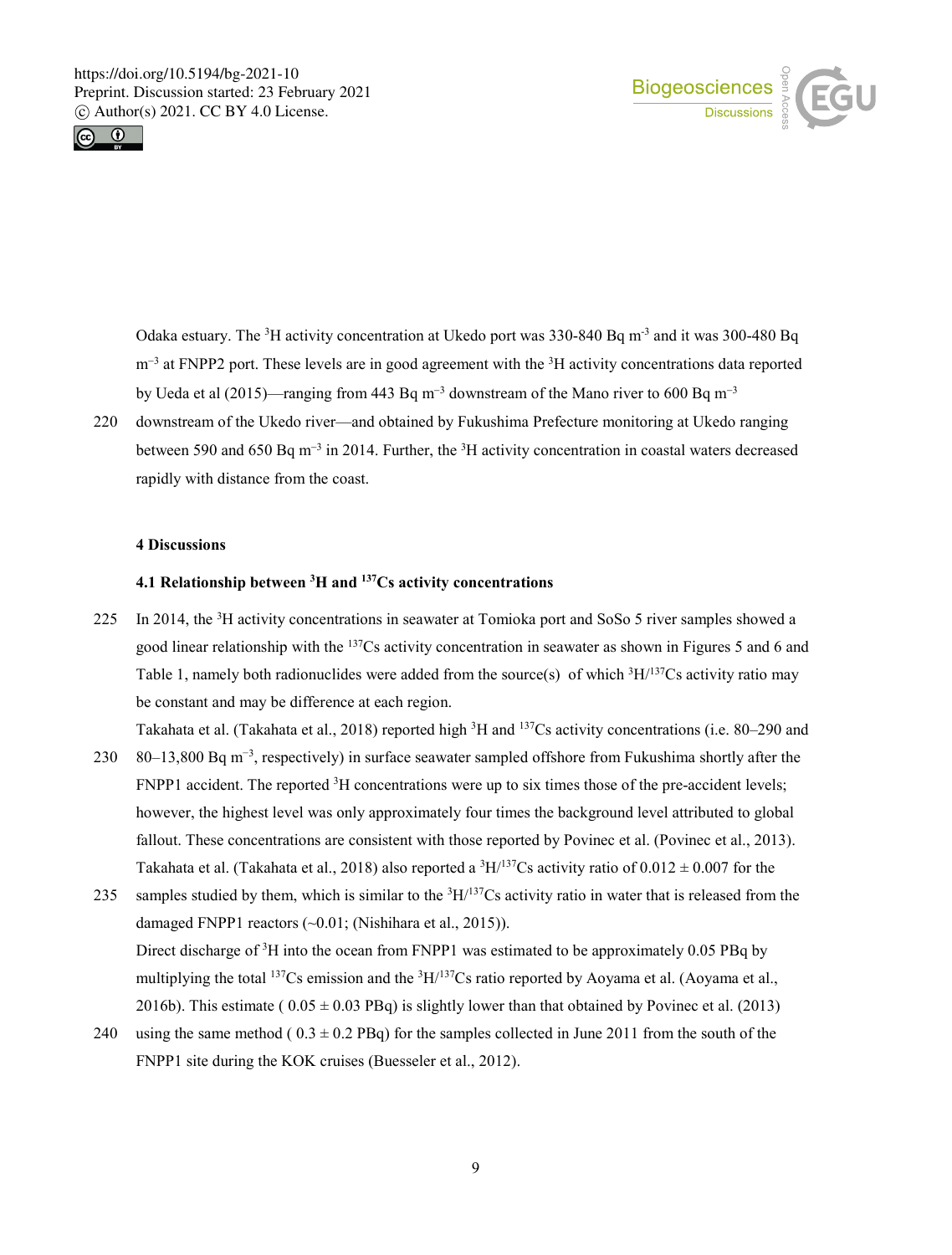



In this study, we standardised major axis regression that considered both x-axis and y-axis errors to obtain a reliable  ${}^{3}H/{}^{137}Cs$  activity ratio from the mixing between open-ocean water and source waters from river and the FNPP1 site. As shown in Table 1, the  ${}^{3}H$  activity concentration of open-ocean water for the SoSo

- 245 samples was estimated to be  $67 \pm 20$  Bq m<sup>-3</sup>, while that for the Tomioka samples was  $66 \pm 17$  Bq m<sup>-3</sup>. This indicated that the <sup>3</sup>H activity concentration in open-water might be approximately 70 Bq m<sup>-3</sup> in 2014 at the Fukushima coast. The  ${}^{3}H/{}^{137}Cs$  activity ratio in source waters was  $2.2 \pm 0.9$  for SoSo cruise samples, and that for Tomioka port samples was  $1.2 \pm 0.2$ . The arithmetic mean of the <sup>3</sup>H/<sup>137</sup>Cs activity ratio at 56N of FNPP1 was ~7 during the period from May 2014 to March 2015, and this ratio was
- 250 extremely high compared with those of the SoSo cruise samples and Tomioka port samples. During the period from 2013 to 2016 at 56N of FNPP1, the 137Cs activity concentration decreased around two orders of magnitude lower due to decontamination effort of TEPCO while the <sup>3</sup>H activity concentration decreased gradually, then the  ${}^{3}H/{}^{137}Cs$  activity ratio tended to increase from 1 to 10 during the period from 2013 to 2016 (Figure are not shown). This fact may consistent with lower the <sup>3</sup>H/<sup>137</sup>Cs activity ratio
- 255 observed in stagnant water (Nishihara et al., 2012) and in coastal waters close to FNPP1 (Povinec et al., 2013, Takahata et al., 2019).

## **4.2 3 H activity concentrations in river water and precipitation**

Matsumoto et al. (Matsumoto et al., 2013) observed <sup>3</sup>H activity concentrations in the precipitation samples that were collected after the FNPP1 accident, which occurred in Japan in 2011. Values exceeding

- 260 the pre-accident background were detected at three out of seven localities (Tsukuba, Kashiwa, and Hongo) southwest of the FNPP1 site at distances varying between 170 and 220 km from the FNPP1 source. The highest <sup>3</sup>H content in the precipitation samples reached 19400 ± 940 Bq m<sup>-3</sup> (164.2 ± 8.0) TU), which was 30 times higher than the pre-accident <sup>3</sup>H level, and the <sup>3</sup>H activity concentrations decreased steadily and rapidly with time, thereby becoming indistinguishable from the pre-accident
- 265 values within five weeks. <sup>3</sup>H activity concentration in monthly precipitation in 2013–2014 were measured to be between 290 Bq m<sup>-3</sup> and 540 Bq m<sup>-3</sup> at Tamura-shi, Fukushima Prefecture located 35 km west from the FNPP1 site (Tagomori et al., 2015). Moreover, the <sup>3</sup>H activity concentration in monthly precipitation in Niigata city in 2013–2014 were between  $210 \pm 40$  Bq m<sup>-3</sup> and  $890 \pm 80$  Bq m<sup>-3</sup> (Wang et al., 2016).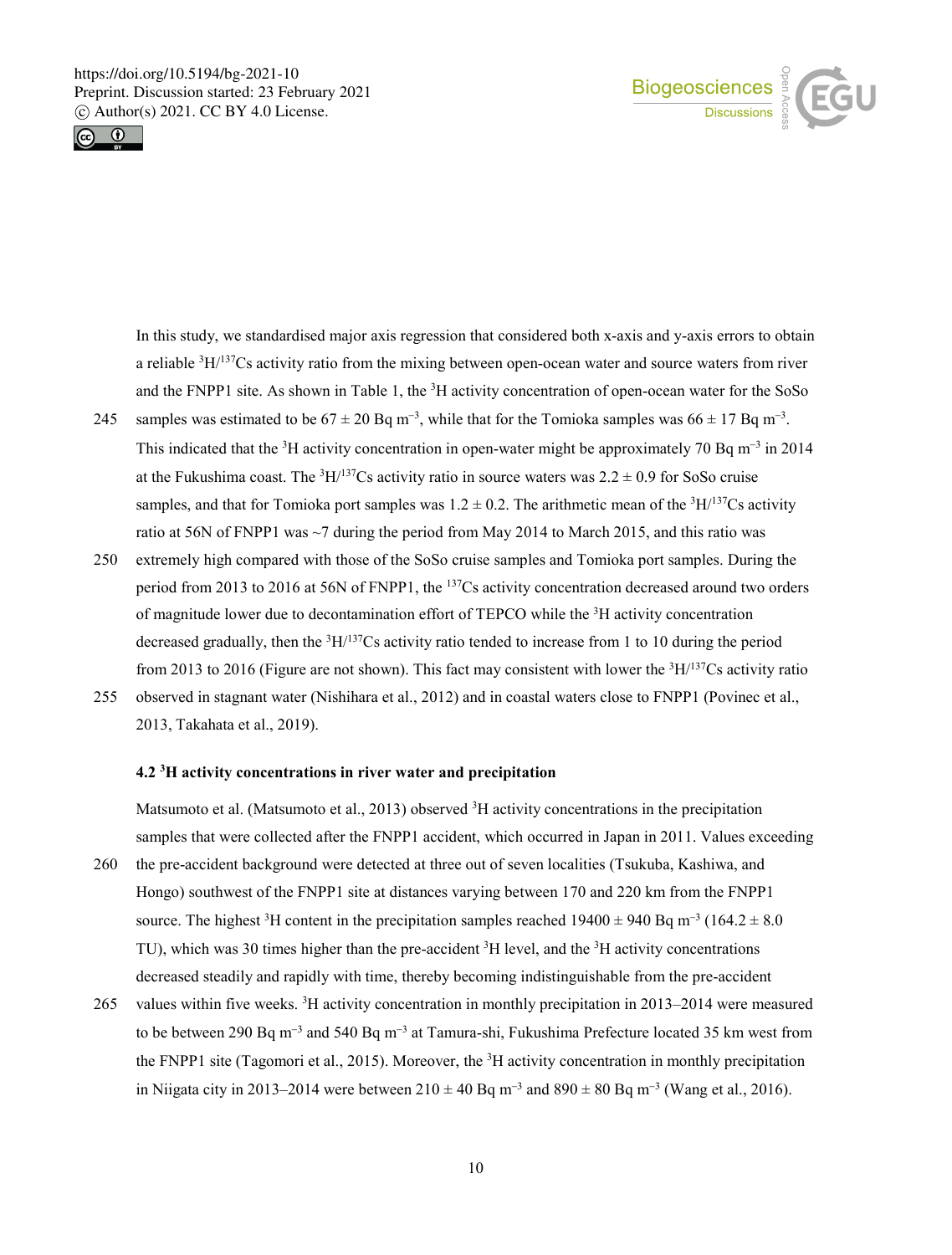



These values of the <sup>3</sup>H concentrations might reflect cosmogenic <sup>3</sup>H only and no significant atmospheric

- 270 release from the FNPP1 site to the atmosphere was observed during this time. It is also important to notice that <sup>3</sup>H content in precipitation during the typhoon period was lower than that in precipitation during the non-typhoon period in the same month (Yamada et al., 2015). This observation might suggest that the source of precipitation during typhoon should be of oceanic origin characterised by <sup>3</sup>H levels around 70 Bq  $m^{-3}$  as indicated previously.
- 275 The Fukushima Prefecture government also monitors the  ${}^{3}H$  activity concentration in many rivers in Fukushima. In 2013–2014, the <sup>3</sup>H activity concentrations at Ukedo river and Tomioka river ranged from < 650 Bq m<sup>−</sup><sup>3</sup> to 1100 Bq m<sup>−</sup><sup>3</sup> (Aoyama et al., 2020c), which were slightly higher than that in precipitations (Tagomori et al., 2015) therefore, underground water of which the <sup>3</sup>H activity concentration might have been affected by the release of <sup>3</sup>H from the FNPP1 site at the time of accident might impact
- 280 surface river water leading to the increase in the <sup>3</sup>H activity concentration in river water observed in 2013–2014. The <sup>3</sup>H activity concentrations in these two rivers decreased gradually to approximately 300– 500 Bq m<sup>-3</sup> in 2019, which indicates that the <sup>3</sup>H activity concentration in underground water might also have decreased to a pre-accident <sup>3</sup>H level without any effect from the FNPP1 accident. Nakasone et al. (Nakasone et al., 2019) reported <sup>3</sup>H in the monthly precipitation samples collected in Hokkaido, Gifu, and
- 285 Okinawa Prefectures between June 2014 and December 2017. The arithmetic mean of the  ${}^{3}H$ concentrations in the collected precipitation samples for the period from June 2014 and December 2017 at Hokkaido, Gifu, and Okinawa were estimated to be  $620 \pm 270$  Bq m<sup>-3</sup>,  $302 \pm 120$  Bq m<sup>-3</sup>, and  $130 \pm 50$ Bq m<sup>-3</sup>, respectively. These results exhibit well-known meridional distribution of <sup>3</sup>H with latitude and seasonal variations that is characterised by the highest and the lowest concentrations appearing in spring
- 290 and summer, respectively. It can be concluded that the <sup>3</sup>H activity concentration in river water and in the precipitation should have reach an equilibrium in 2018 and 2019. However, <sup>3</sup>H releases from the FNPP1 site through probably underground water in this region led to higher activities in river waters in 2014 and decreased afterward.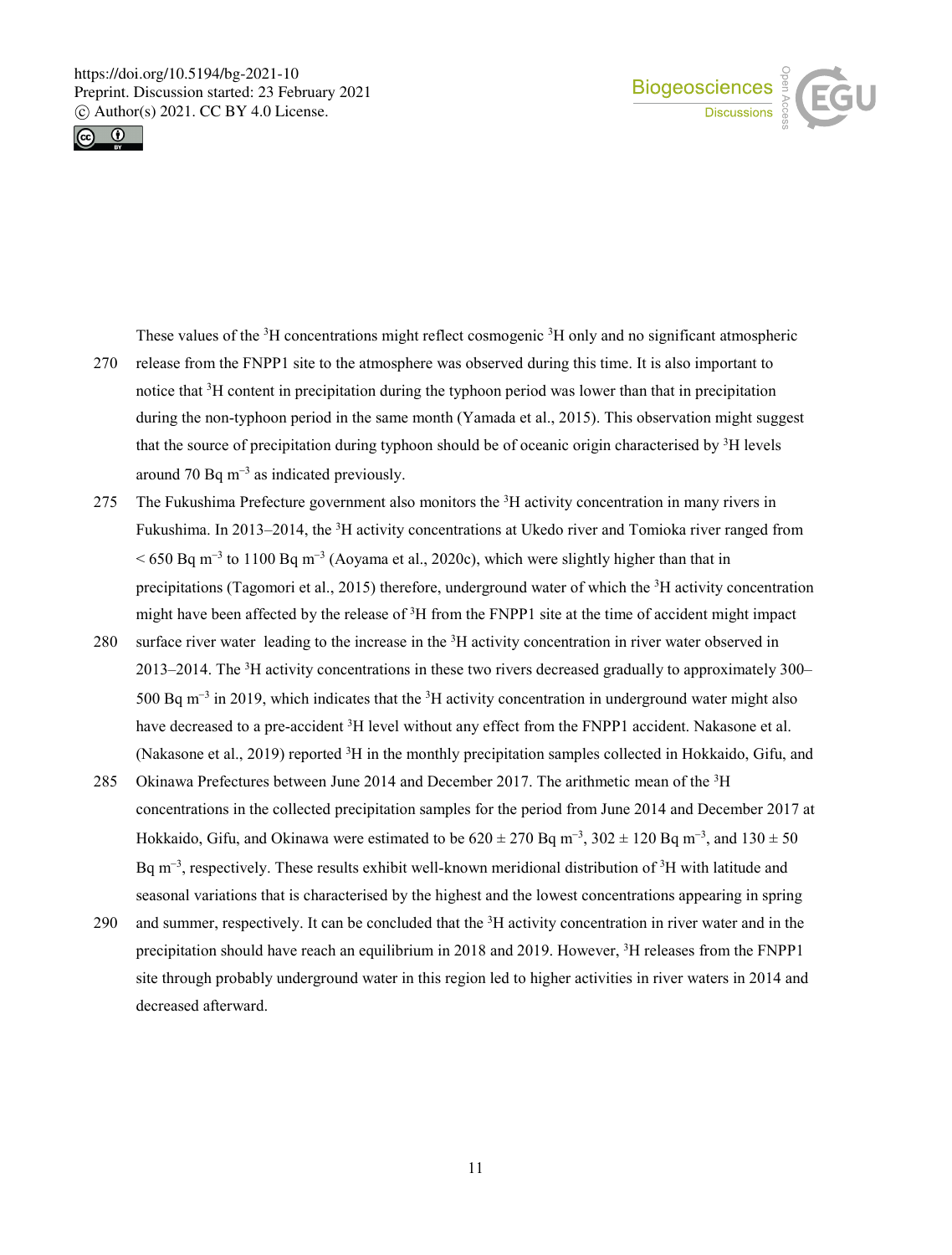



# **4.3 3 H activity concentrations in open-ocean water and coastal waters off Fukushima**

- 295 The background  ${}^{3}H$  level for the western North Pacific Ocean has been estimated from the GLOMARD/MARIS database to reach up to  $50 \pm 12$  Bq m<sup>-3</sup> (decay corrected to June 2011) in an area under the influence of the Kuroshio current (Povinec et al., 2017). Moreover, these levels could be 24 Bq m<sup>-3</sup> in an area under the influence of the Oyashio current (Watanabe et al., 1991). The <sup>3</sup>H activity concentrations in surface water in subtropical gyre obtained by the WOCE/GOSHIP hydrographic
- 300 program mainly along P2 and P3 lines in 1986, 1993, 1994, 2004, and 2013 are in a database WOD2018 (Boyer et al., 2018) and the 3 H activity concentration was approximately 200–500 Bq m<sup>−</sup><sup>3</sup> in 1986 while it decreased to ~50–60 Bq m<sup>-3</sup> in 2013 as shown in Fig. 7.

Therefore in the subtropical gyre, such as Kuroshio region, the <sup>3</sup>H activity concentration in 2014 might be approximately 50 Bq m<sup>-3</sup>, which is consistent with the evaluation of Povinec et al. (Povinec et al., 2013),

305 and also with <sup>3</sup>H activity concentration of about 70 Bq m<sup>-3</sup> observed in open-water by this study as shown in Table 4.

In contrast, the <sup>3</sup>H activity concentration at coastal stations of FNPP1 obtained through monitoring by the Japanese government and Fukushima Prefecture ( Fukushima Prefecture 1979, and its update until 2018) was approximately 1000 Bq m<sup>-3</sup> in 1986, as shown in Fig. 8 due to relatively large controlled liquid

- 310 discharges of  ${}^{3}H$  from FNPP1 and FNPP2 in previous period while the  ${}^{3}H$  activity concentration just before the FNPP1 accident, i.e. 2002–2010, decreased to approximately 450–600 Bq m<sup>−</sup><sup>3</sup> , which indicates smaller controlled <sup>3</sup>H discharge of approximately 2–3 TBq year<sup>-1</sup> or 5–8 GBq day<sup>-1</sup> from both FNPP1 and FNPP2. After the FNPP1 accident, <sup>3</sup>H release could not be controlled from FNPP1 and were suspended from FNPP2, and not well mixed in the coastal region as shown in Figure 8,  ${}^{3}$ H activity concentrations at
- 315 the station closest to the FNPP1 site were one order of magnitude higher than those at the other stations while no difference was observed before the accident among the monitoring stations.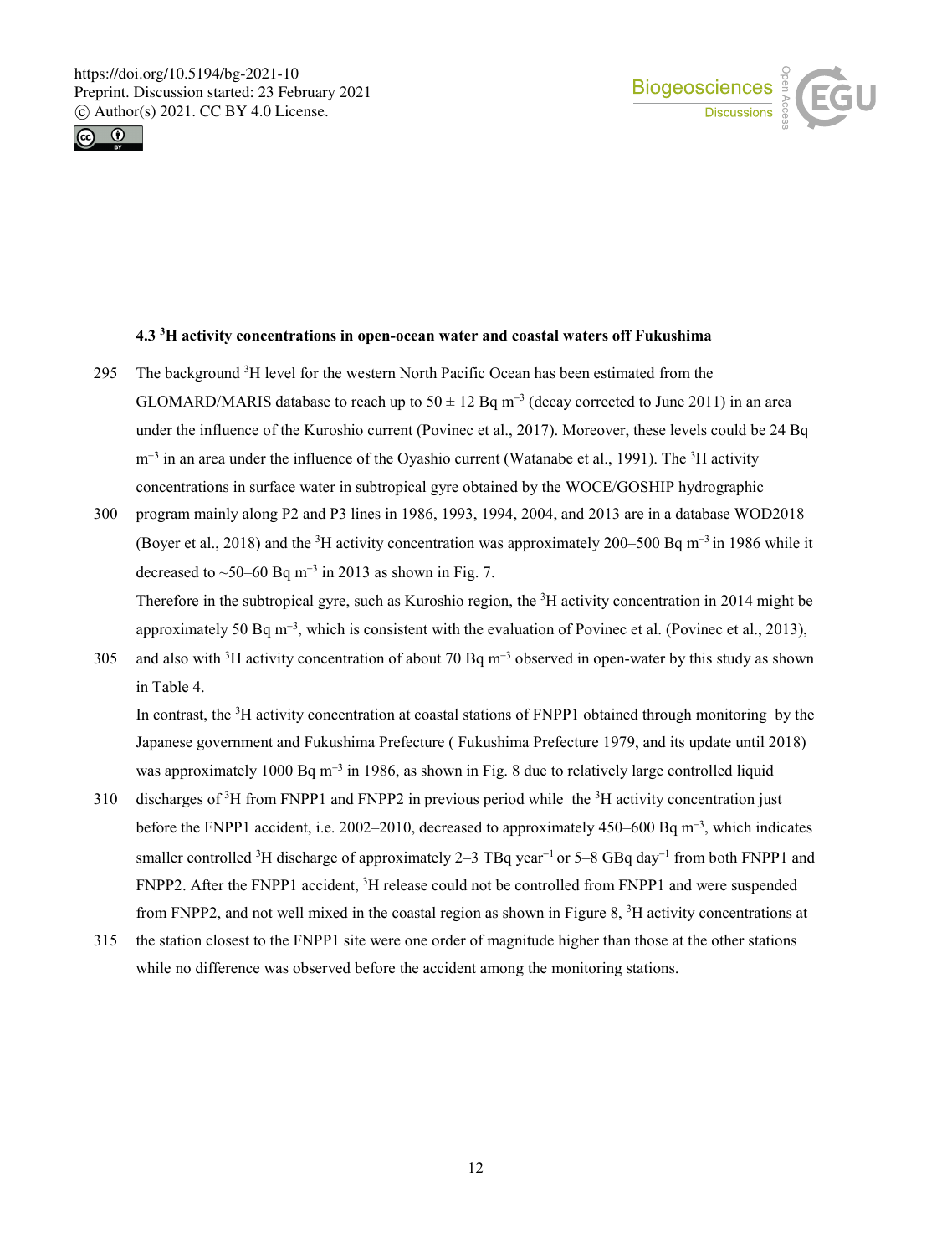



# **4.4 Calculation of 3 H and 137Cs fluxes at the Fukushima coast from rivers, open-ocean waters, and**  320 **release from FNPP1**

To discuss the contributions of various sources to the  ${}^{3}H$  flux to the ocean, we evaluated the  ${}^{3}H$  and  ${}^{137}Cs$ fluxes at the coastal region of Fukushima based on the open-ocean water movement from north to south at a speed of  $0.05 \text{ m s}^{-1}$ , freshwater flux from the rivers derived from the area of catchment surfaces of each river and the mean of monthly precipitation amount at five stations for precipitation observation along the

325 Fukushima coast. The details of assumptions and results for estimations of open water flux and fresh water flux by rivers are shown in Tables A1 and A2 in Appendix A.

We obtained the estimates for June 2014 and October 2014, and also with very heavy rains encountered in October 2019. The parameters for flux estimation are listed in Table 2, and the results of flux calculation are listed in Table 3.

- 330 Regarding the <sup>3</sup>H fluxes, the largest source is from the open-water inflow from the north of FNPP1, and it reaches 52 GBq day<sup>-1</sup> while the rivers north of FNPP1 show 3–6 GBq day<sup>-1</sup> fluxes. From the port of FNPP1, we use Kanda's method (Kanda 2012), which considers the  ${}^{3}H$  activity concentration at Monoageba in the port and  $\lambda = 0.44 \text{ day}^{-1}$  for the exchange rate between the port and open water. Considering the volume of water in the port and  $\lambda$ , 9.6 m<sup>3</sup> s<sup>-1</sup> of water flux is estimated at the mouth of the
- 335 port, that led to the <sup>3</sup>H fluxes in the range of 1.9–4.5 GBq day<sup>-1</sup> in three cases in 2014 and 2019, which is comparable with the <sup>3</sup>H fluxes from the rivers located north of FNPP1. In contrast, considering Tsumune's method to estimate the flux from the FNPP1 site to the open-water by using the activity concertation at 56N of FNPP1 (Tsumune et al., 2012), the <sup>3</sup>H flux from the FNPP1 site was found to be 28 to 86 GBq day-1 as shown in Table 3, which is one order of magnitude larger than those estimated of 1.9–4.5 GBq
- 340 day<sup>-1</sup> from the port of FNPP1. One of the reasons could be the very high variability in the <sup>3</sup>H results at 56N of FNPP1, which indicated a variable  ${}^{3}H/{}^{137}Cs$  activity ratio at 56N and the port of FNPP1.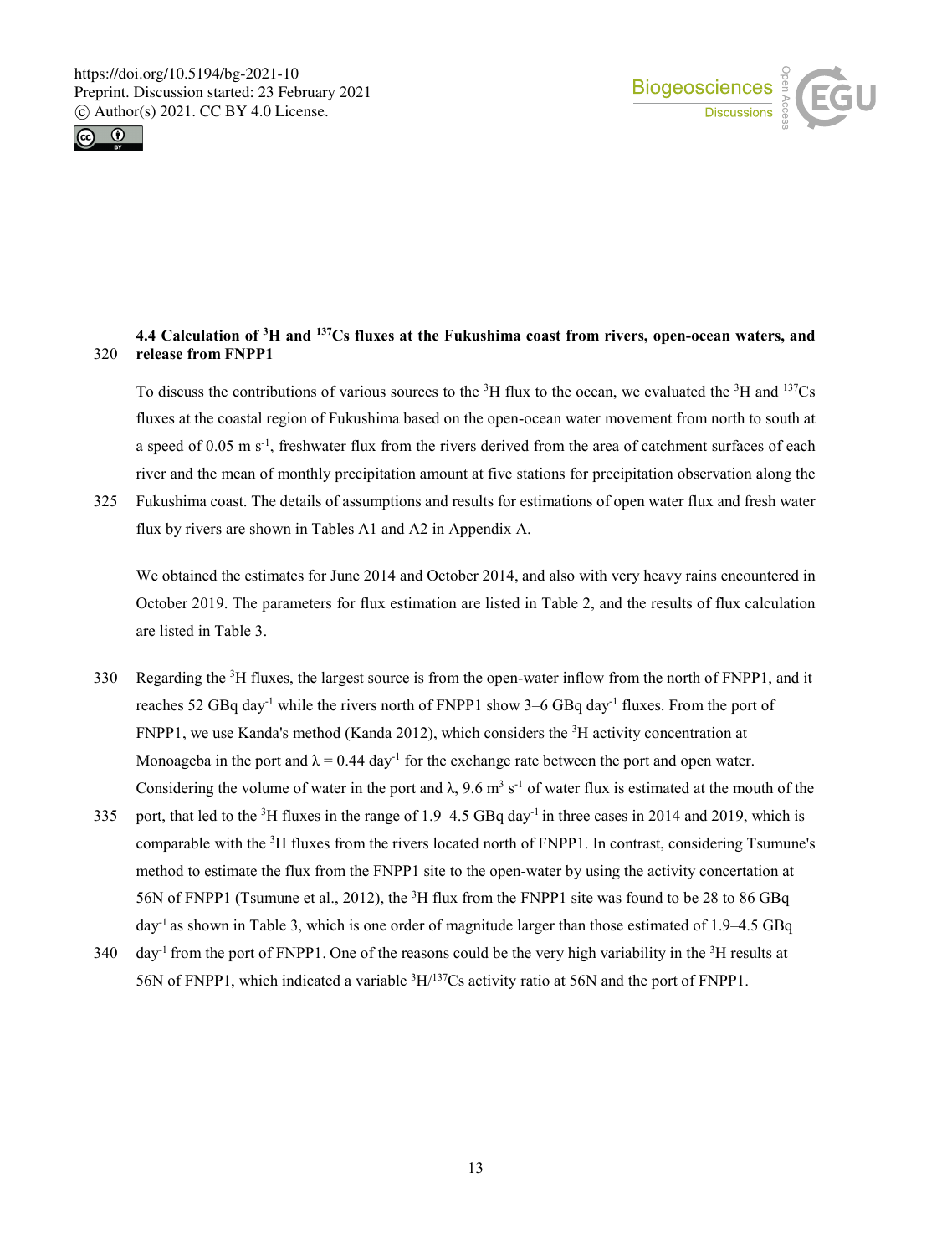



# **5 Conclusion**

In 2014–2015, the <sup>3</sup>H activity concentrations at coastal stations Mano 1, Niida1, Odaka 1, Uedo 1, and Tomioka ranged from 90 Bq m-3 to 175 Bq m-3, and decreased between 67 Bq m-3 to 83 Bq m-3 at the 345 stations located 12–16 km from the coast. The  ${}^{3}H$  activity concentration at 56N of the FNPP1 site was

- significantly high compared to the surrounding waters both north and south of the FNPP1 site. It should also be noted that the <sup>3</sup>H activity concentrations were similar at the stations located both north and south of the FNPP1 site, while the 137Cs activity concentrations were lower at the stations north of the FNPP1 site and higher at the stations south of the FNPP1 site. This indicated that major sources of 137Cs could be the
- $350$  FNPP1 site as the point source while the source of  $3H$  should be more diffuse and linked to riverine inputs located north and south of the FNPP1 site. The <sup>3</sup>H activity concentration of TFWT in the fish filets of Hexagrammos otakii, Sebastes cheni, Okamejei kenojei, Lateolabrax japonicas, Paralichthys olivaceus, and Gadus microcephalus collected close to the FNPP1 site ranged from  $97 \pm 11$  Bq m-3 to  $144 \pm 11$  Bq m-3, which were similar to the  ${}^{3}H$  activity concentrations in the surrounding seawater, in agreement with the
- 355 knowledge that the bioconcentration factor of  ${}^{3}H$  is approximately 1. In contrast, higher values were found in TOBT, which can be linked to life-history traits. The  ${}^{3}H/137Cs$  activity ratios derived from the land side were 1.2–2.2, which is significantly high compared to that of the released radionuclides derived from the FNPP1 site, which was 0.01 just after the accident. The open-water <sup>3</sup>H activity concentration for the SoSo samples was estimated to be  $67 \pm 20$  Bq m-3, and that for the Tomioka port sample was  $66 \pm 17$  Bq m-3,
- 360 which is consistent with 50 Bq m-3 obtained at the Kuroshio region due to background levels of  ${}^{3}H$  activity concentration in open water. In 2014, the <sup>3</sup>H activity concentration at the estuaries and ports, except at 56N of the FNPP1 site, are in the same range than river water. Indeed, the <sup>3</sup>H activity concentration ranged from  $484 \pm 17$  Bq m-3 in the Ota estuary to  $214 \pm 11$  Bq m-3 in the Odaka estuary while the <sup>3</sup>H activity concentration at the Ukedo port was 330–840 Bq m-3 and 300–480 Bq m-3 at the FNPP2 port. These levels
- 365 are in good agreement with the data obtained by Fukushima Prefecture monitoring within the Ukedo river, i.e. 590 and 650 Bq m-3, in 2014. Tthe <sup>3</sup>H activity concentration in the coastal waters decreased rapidly offshore. The <sup>3</sup>H and 137Cs fluxes to the coastal region of Fukushima based on the open-water movement, freshwater flux from the rivers based on the catchments of each river and mean monthly precipitation were estimated. The estimates were calculated for June 2014 and October 2014, and during very heavy rains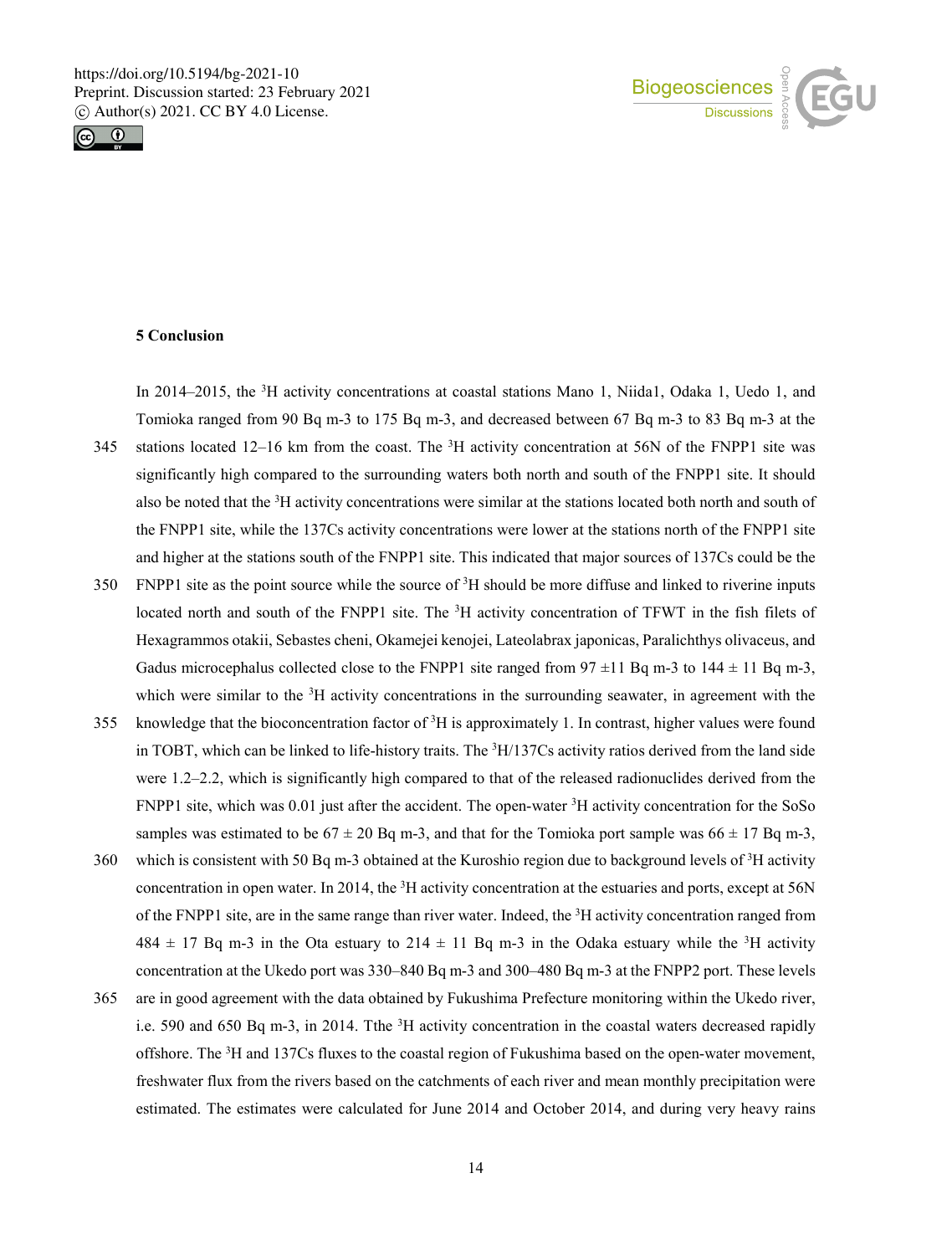



- 370 encountered in October 2019. The largest  ${}^{3}H$  flux is the open-water inflow from the north of the FNPP1 site and it reaches 52 GBq day-1, while the rivers north of the FNPP1 site showed 3–5 GBq day-1 fluxes. Regarding fluxes from the FNPP1 port, we used Kanda's method (Kanda 2012), based on <sup>3</sup>H activity concentration at Monoageba in the port and the exchange rate between the port and open water. We obtained a  ${}^{3}H$  flux as 1.9–4.5 GBq day-1 of  ${}^{3}H$ , which is comparable with the fluxes obtained from the rivers located
- 375 north of the FNPP1 site. Using Tsumune's methods (Tsumune et al., 2012) to estimate the flux from the FNPP1 site to open water, we obtained 28–86 GBq day-1 flux, which are one order of magnitude larger than those estimated in this study using Kanda's method. One of the reasons could be the very high variability in the <sup>3</sup>H levels at 56N and in the port of FNPP1, explaining variable <sup>3</sup>H/137Cs activity ratio observed at 56N and in the port of FNPP1.

#### 380 **Data availability**

Tritium activity concentrations in surface water and  $134\text{Cs}$  and  $137\text{Cs}$  activity concentrations in dissolved form in surface water at several coastal stations of Fukushima and Ibaraki Prefectures used in this study are provided in a published dataset, entitled 'Dataset of <sup>3</sup>H activity concentration, <sup>134</sup>Cs and <sup>137</sup>Cs activity concentrations in dissolved form in surface water at several coastal stations of Fukushima and Ibaraki

385 Prefectures during the period from 2014 to 2018', doi: 10.34355/CRiED.U.TSUKUBA.00033 (Aoyama et al., 2021a).

Tritium activity concentrations in the fish filets collected at the Fukushima coast in 2014 used in this study are provided in a published dataset, entitled 'Dataset of <sup>3</sup>H activity concentration in fish filet collected at the Fukushima coast in 2014', doi: 10.34355/CRiED.U.TSUKUBA.00034 (Aoyama et al., 2021b).

- 390 Tritium activity concentrations in river waters at the Tomioka, Tone, and Ukedo rivers and estuaries of four rivers between 2014 and 2019 used in this study are provided in a published dataset, entitled 'Dataset of <sup>3</sup>H activity concentration in river waters at Tomioka, Tone, and Ukedo Rivers and estuary of four rivers during the period from 2014 to 2019', as doi: 10.34355/CRiED.U.TSUKUBA.00035 (Aoyama et al., 2021c).
- 395 **Author contribution**: SC, CD, and MA designed the experiment of SoSo 5 river cruise in 2014 and carried them out. MA designed the long-term experiment at the Tomioka port and Hasaki and carried them out. YH measured radiocaesium at Ogoya Underground laboratory for most of the samples considered in this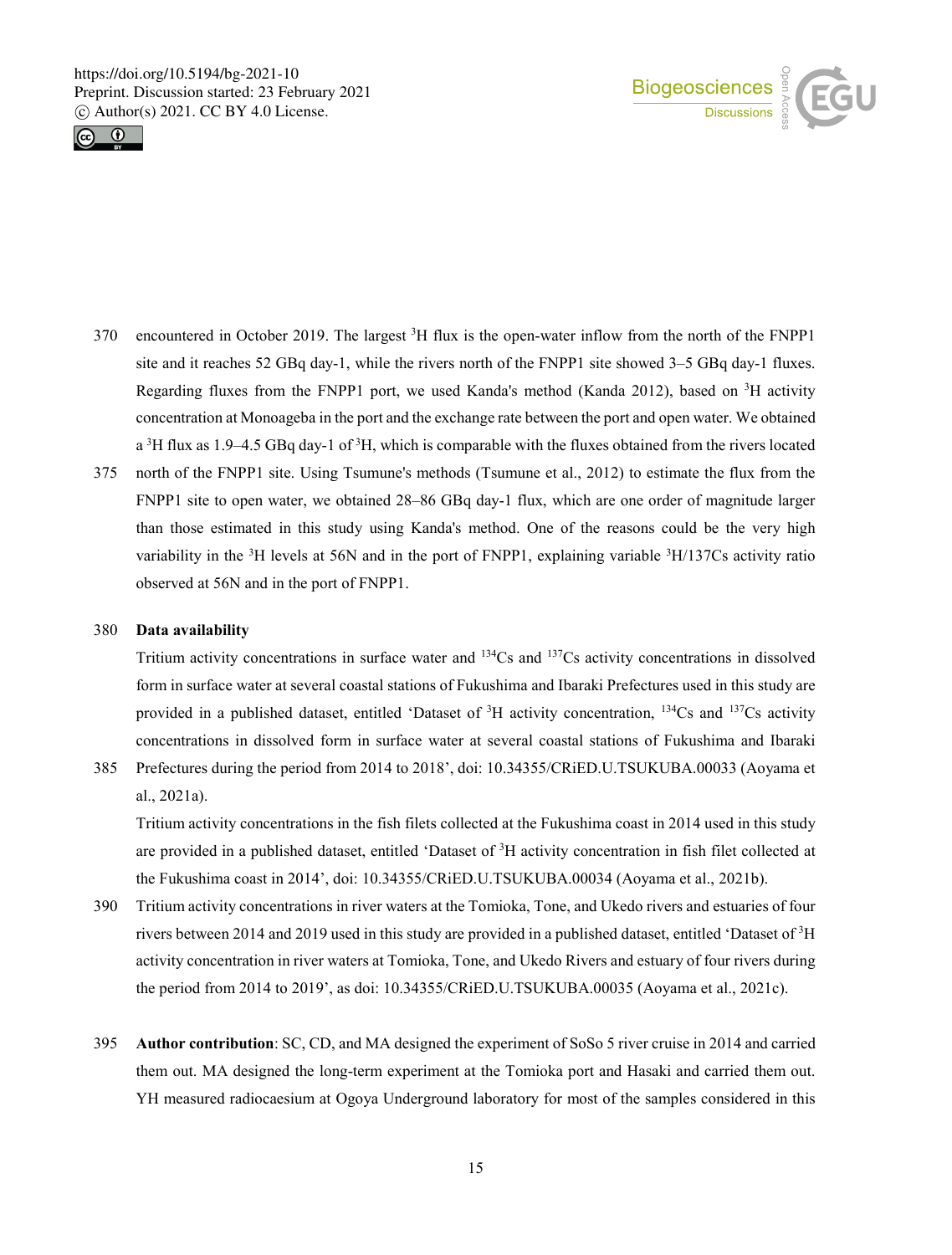



study. DT and YD collected the fish samples and prepared the fish filet for tritium measurements. MA designed the rivers water sampling, and MA and DT collected them.

400

#### **Competing interests**

The authors declare that they have no conflict of interest

#### 405 **Acknowledgements**

This work was part of the AMORAD project (French State financial support managed by the National Agency for Research allocated in the 'Investments for the Future' framework programme under reference ANR-11-RSNR-0002). The authors thank the KANSO team as well as Mireille Arnaud, Franck Giner, and Hervé Thébault (IRSN) for their help and expert assistance in the fieldwork and preparation during the

- 410 cruise. The authors also thank Takashi Ishimaru (Tokyo University of Marine Science and Technology) and Takuji Mizuno (Fukushima Prefectural Fisheries and Ocean Research Centre) for their help in collecting and preparing the fish filet samples. The authors thank Toshiya Tamari (KEEA) for the measurement of the tritium activity concentrations in the fish filet samples as part of a contract with IER, Fukushima University. This work was also a part of a project funded by IER, Fukushima University to
- 415 Michio AOYAMA.

#### **References**

- Aoyama, M., Tsumune, D., Uematsu, M., Kondo, F., and Hamajima, Y.: Temporal variation of 134Cs and 137Cs activities in surface water at stations along the coastline near the Fukushima Dai-ichi Nuclear Power Plant accident site, Japan, Geochem. J, 46, 321-325, 2012.
- 420 Aoyama, M., Hamajima, Y., Hult, M., Uematsu, M., Oka, E., Tsumune, D., and Kumamoto, Y.: 134Cs and 137Cs in the North Pacific Ocean derived from the March 2011 TEPCO Fukushima Dai-ichi Nuclear Power Plant accident, Japan. Part one: surface pathway and vertical distributions, Journal of Oceanography, 72, 53-65, 10.1007/s10872-015-0335-z, 2016a.
- Aoyama, M., Kajino, M., Tanaka, T. Y., Sekiyama, T. T., Tsumune, D., Tsubono, T., Hamajima, Y., 425 Inomata, Y., and Gamo, T.: 134Cs and 137Cs in the North Pacific Ocean derived from the March 2011 TEPCO Fukushima Dai-ichi Nuclear Power Plant accident, Japan. Part two: estimation of 134Cs and 137Cs inventories in the North Pacific Ocean, Journal of Oceanography, 72, 67-76, 10.1007/s10872-015-0332-2, 2016b.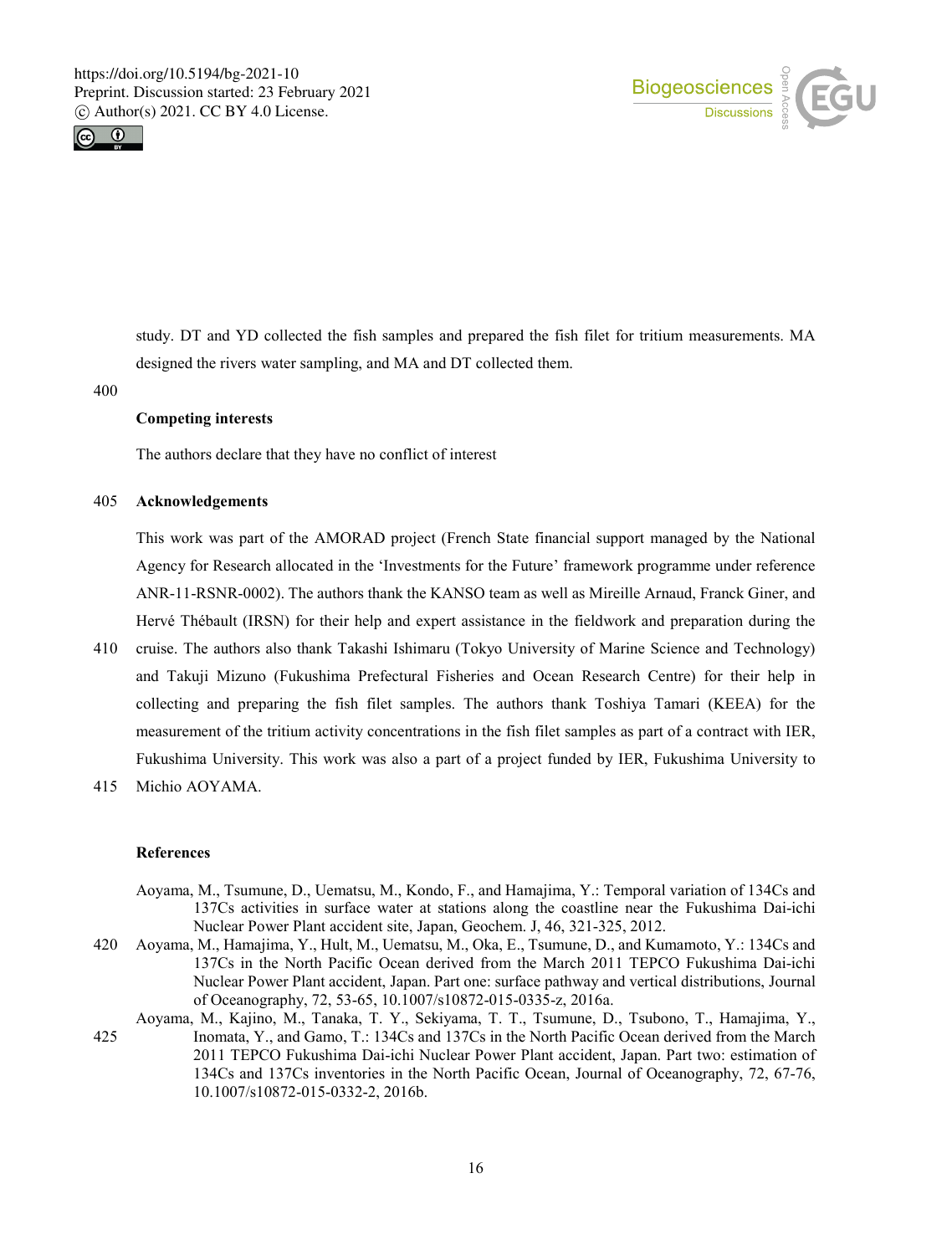



Aoyama, M.: Artificial Radionuclides, in: Encyclopedia of Ocean Sciences, 136-152, 2019.

- 430 Aoyama, M., Inomata, Y., Tsumune, D., and Tateda, Y.: Fukushima radionuclides in the marine environment from coastal region of Japan to the Pacific Ocean through the end of 2016, Progress in Nuclear Science and Technology, 6, 1-7, 10.15669/pnst.6.1, 2019.
- Aoyama, M., S. Charmasson, Y. Hamajimam, C. Duffa, D. Tsumune and Y. Tateda, Dataset of <sup>3</sup>H activity concentration, 134Cs and 137Cs activity concentrations in dissolved form in surface water at 435 several coastal stations of Fukushima and Ibaraki Prefectures during the period from 2014 to 2018. CRiED, University of Tsukuba, doi: 10.34355/CRiED.U.TSUKUBA.00033, 2021a.
	- Aoyama, M., S. Charmasson, Y. Hamajima, C. Duffa, D. Tsumune and Y. Tateda, Dataset of <sup>3</sup>H activity concentration in fish filet collected at the Fukushima coast in 2014. CRiED, University of Tsukuba, doi: 10.34355/CRiED.U.TSUKUBA.00034, 2021b.
- 440 Aoyama, M., S. Charmasson, Y. Hamajima, C. Duffa, D. Tsumune and Y. Tateda, Dataset of <sup>3</sup>H activity concentration in river waters at Tomioka, Tone and Ukedo Rivers and estuary of four rivers during the period from 2014 to 2019. CRiED, University of Tsukuba, doi: 10.34355/CRiED.U.TSUKUBA.00035, 2021c.
- Aoyama, M., Charmasson, S., Hamajima, Y., and Duffa, C.: Dataset of 134Cs and 137Cs activity 445 concentrations in dissolved form, all particles and organic form of particles obtained by SoSo 5 rivers cruise in 2014. Center for Research in Isotopes and Environmental Dynamics, University of Tsukuba, 2020.
- Boyer, T.P., O.K. Baranova, C. Coleman, H.E. Garcia, A. Grodsky, R.A. Locarnini, A.V. Mishonov, C.R. Paver, J.R. Reagan, D. Seidov, I.V. Smolyar, K.W. Weathers, M.M. Zweng (2018). World Ocean 450 database 2018. A. V. Mishonov, Technical Editor, NOAA Atlas NESDIS 87.
- Buesseler, K. O., Jayne, S. R., Fisher, N. S., Rypina, II, Baumann, H., Baumann, Z., Breier, C. F., Douglass, E. M., George, J., Macdonald, A. M., Miyamoto, H., Nishikawa, J., Pike, S. M., and Yoshida, S.: Fukushima-derived radionuclides in the ocean and biota off Japan, Proc Natl Acad Sci U S A, 109, 5984-5988, 10.1073/pnas.1120794109, 2012.
- 455 Eyrolle-Boyer, F., Boyer, P., Claval, D., Charmasson, S., and Cossonnet, C.: Apparent enrichment of organically bound tritium in rivers explained by the heritage of our past, Journal of environmental radioactivity, 136, 162-168, 2014.
- Eyrolle, F., Ducros, L., Le Dizès, S., Beaugelin-Seiller, K., Charmasson, S., Boyer, P., and Cossonnet, C.: An updated review on tritium in the environment, Journal of Environmental Radioactivity, 181, 460 128-137, https://doi.org/10.1016/j.jenvrad.2017.11.001, 2018.
	- Fukushima Prefecture, Annual report of results of environmental radioactivity monitoring around nuclear power plant in 1979, and this series of report until 2018. In Japanese.
		- Galeriu, D., and Melintescu, A.: Tritium: Radionuclide, in: Encyclopedia of Inorganic and Bioinorganic Chemistry, John Wiley & Sons, Ltd, 2011.
- 465 Galeriu, D., and Melintescu, A.: Tritium, in: Radionuclides in the Environment, edited by: Atwood, D., Wiley, 47-64, 2013.
	- Kajì, T., Momoshima, N., and Takashima, Y.: Tritium concentrations of the deep sea-water in the Japan Sea and the Pacific Ocean, J. Radioanal. Nucl. Chem., 127, 447-456, 10.1007/bf02166772, 2005.
- Katsuragi, Y., KAWAMURA, K., and Inoue, H.: Tritium fallout in Tokyo, Pap. Meteorol. Geophys., 34, 470 21-30, 10.2467/mripapers.34.21, 1983.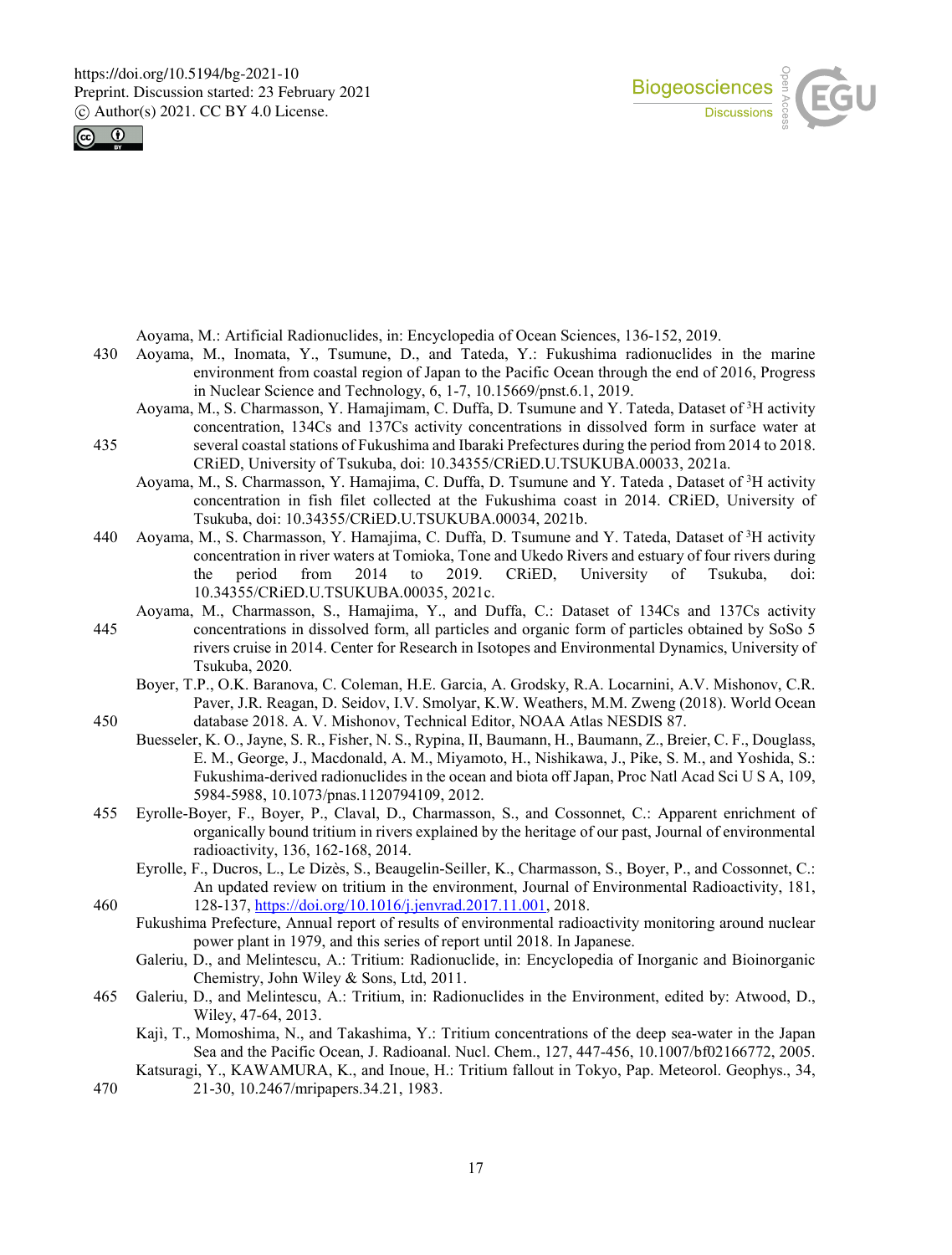



- Masson, M., Siclet, F., Fournier, M., Maigret, A., Gontier, G., and Bois, P. B. d.: Tritium along the French coast of the English Channel, Radioprotection, 40, S621-S627, 10.1051/radiopro:2005s1-091, 2005.
- Matsumoto, T., Maruoka, T., Shimoda, G., Obata, H., Kagi, H., Suzuki, K., Yamamoto, K., Mitsuguchi, 475 T., Hagino, K., Tomioka, N., Sambandam, C., Brummer, D., Klaus, P. M., and Aggarwal, P.: Tritium in Japanese precipitation following the March 2011 Fukushima Daiichi Nuclear Plant accident, Sci. Total Environ., 445-446, 365-370, https://doi.org/10.1016/j.scitotenv.2012.12.069, 2013.
- Michel, R. L., and Suess, H. E.: Bomb tritium in the Pacific Ocean, Journal of Geophysical Research (1896- 480 1977), 80, 4139-4152, 10.1029/JC080i030p04139, 1975.
	- Momoshima, N., Okai, T., Inoue, M., and Takashima, Y.: Tritium monitoring around a nuclear power station in normal operation, International Journal of Radiation Applications and Instrumentation. Part A. Applied Radiation and Isotopes, 38, 263-267, https://doi.org/10.1016/0883- 2889(87)90036-0, 1987.
- 485 Nakasone, S., Ishimine, A., Ishizu, Y., Shiroma, Y., Tanaka, M., Akata, N., Kakiuchi, H., Sanada, T., and Furukawa, M.: RECENT TRITIUM CONCENTRATION OF MONTHLY PRECIPITATION IN JAPAN, Radiat. Prot. Dosim., 184, 334-337, 10.1093/rpd/ncz087, 2019.
- Nishihara, K., Yamagishi, I., Yasuda, K., Ishimori, K., Tanaka, K., Kuno, T., Inada, S., and Gotoh, Y.: Radionuclide release to stagnant water in the Fukushima-1 nuclear power plant1: Fukushima NPP 490 Accident Related (Translation), J. Nucl. Sci. Technol., 52, 301-307, 2015.
- Povinec, P. P., Aoyama, M., Biddulph, D., Breier, R., Buesseler, K., Chang, C. C., Golser, R., Hou, X. L., Ješkovský, M., Jull, A. J. T., Kaizer, J., Nakano, M., Nies, H., Palcsu, L., Papp, L., Pham, M. K., Steier, P., and Zhang, L. Y.: Cesium, iodine and tritium in NW Pacific waters – a comparison of the Fukushima impact with global fallout, Biogeosciences, 10, 5481-5496, 495 10.5194/bg-10-5481-2013, 2013.
	- Stark, S., Jenkins, W. J., and Doney, S. C.: Deposition and recirculation of tritium in the North Pacific Ocean, Journal of Geophysical Research: Oceans, 109, 10.1029/2003JC002150, 2004.
- Sugihara, S., Hirose, A., Momoshima, N., and Maeda, Y.: Background Tritium Concentrations of River and Lake Waters in Japan, Fusion Science and Technology, 54, 289-292, 10.13182/FST08-A1815, 500 2008.
	- Tadros, C. V., Hughes, C. E., Crawford, J., Hollins, S. E., and Chisari, R.: Tritium in Australian precipitation: A 50 year record, Journal of Hydrology, 513. 262-273. precipitation: A 50 year record, Journal of Hydrology, 513, 262-273, https://doi.org/10.1016/j.jhydrol.2014.03.031, 2014.
- Tagomori, H., T. Tamari, H. Kawamura, Tritium activity concentration in vapour and precipitation in 505 Fukushima Prefecture (2013,2014), Kankyo Kanri, 44, 8, 52-54, 2015. In Japanese.
	- Takahata, N., Tomonaga, Y., Kumamoto, Y., Yamada, M., and Sano, Y.: Direct tritium emissions to the ocean from the Fukushima Dai-ichi nuclear accident, Geochem. J., 52, 211-217, 10.2343/geochemj.2.0499, 2018.
- UNSCEAR: Sources and Effects of Ionizing Radiation, UNSCEAR 2000 REPORT, United Nations 510 Scientific Committee on the Effects of Atomic Radiation, 2000.
	- Van Scoy, K. A., Fine, R. A., and Göte Östlund, H.: Two decades of mixing tritium into the North Pacific Ocean, Deep-Sea Res. Oceanogr., A, 38, S191-S219, https://doi.org/10.1016/S0198- 0149(12)80010-0, 1991.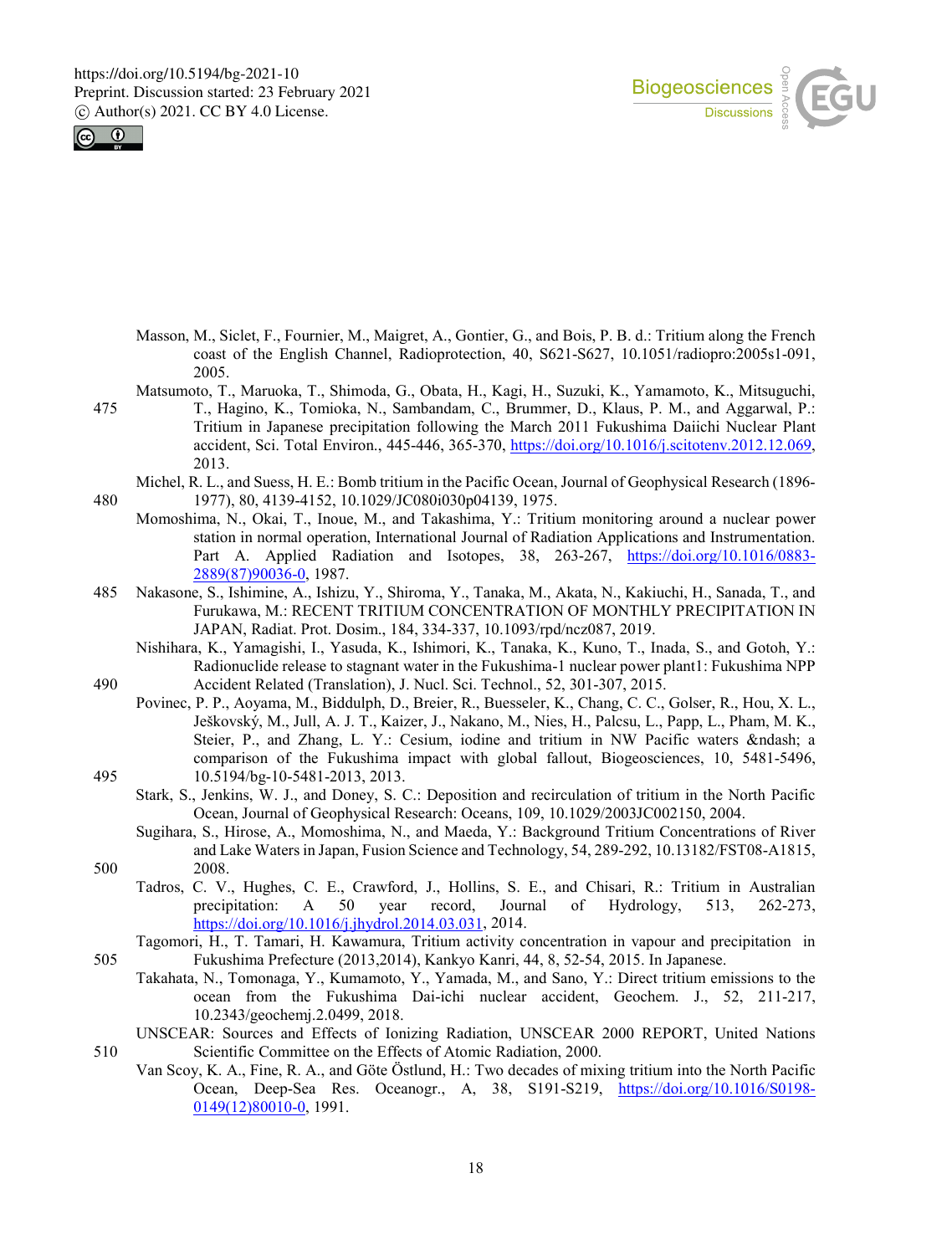



- Wang, Y., Morita, S., Kataoka, N., Imaizumi, H., and Kano, N.: Observation of Tritium Behavior Both in 515 Monthly Precipitation in Niigata City and in Spring Water at Top of Mt. Zao and Some Mountains in Fukushima Prefecture After the Fukushima Dai-ichi Nuclear Power Plant Accident, RADIOISOTOPES, 65, 409-414, 10.3769/radioisotopes.65.409, 2016.
- Yamada, R., 渡辺, 南., 王, 瑩., 片岡, 憲., 森田, 尚., 今泉, 洋., and 狩野, 直.: 台風時における短期降水中のトリチウムと各種イオンの動態解析, RADIOISOTOPES, 520 64, 455-463, 10.3769/radioisotopes.64.455, 2015.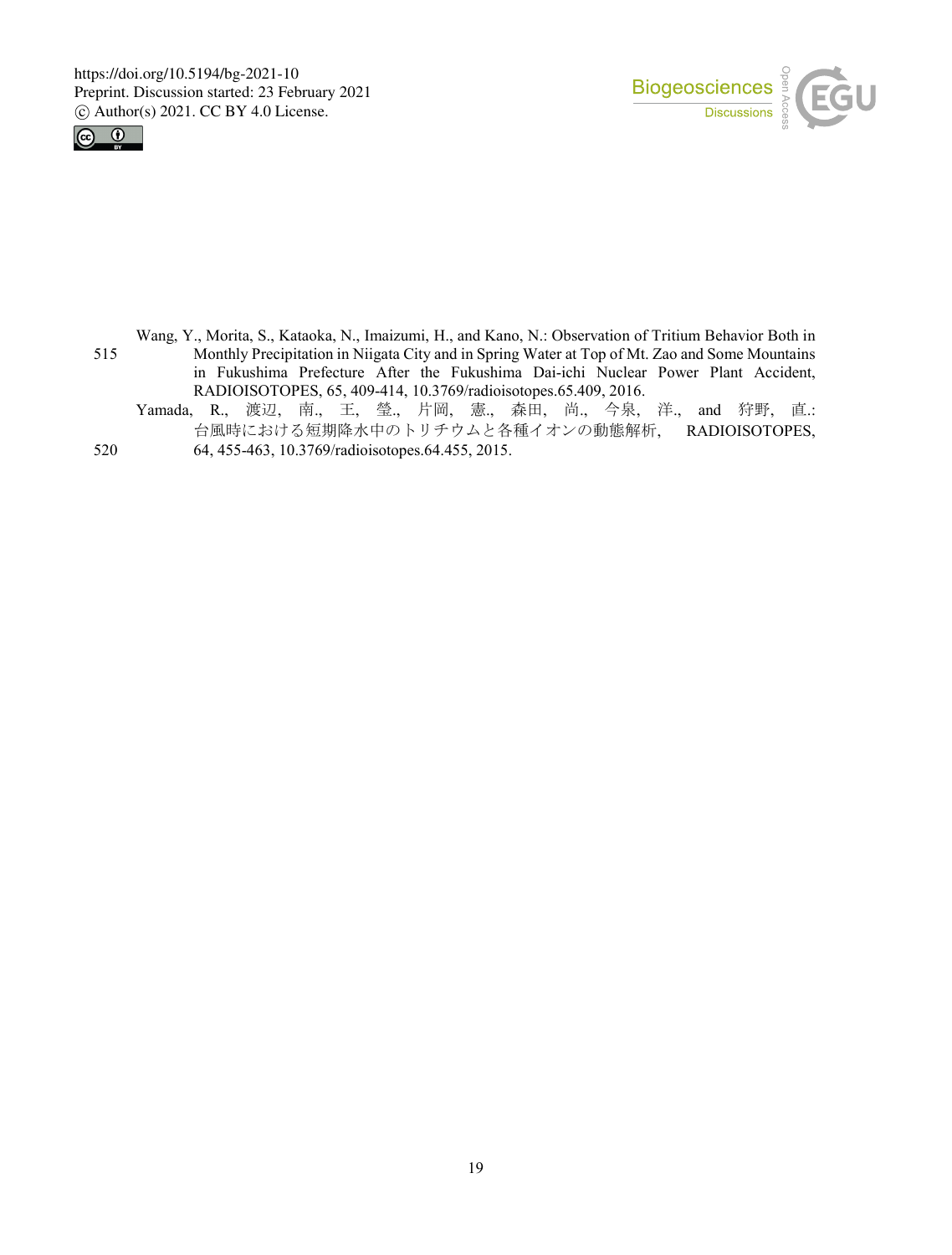





**Figure 1** Sampling locations.

Large solid squares: FNPP1 site and 56N of FNPP1 Large open circles: long-term observation at the Tomioka port and Hasaki

5 Small solid squares: Rivers and estuaries sampling site Small solid circles: water sampling stations in October 2014 Open triangles: sampling locations of fish samples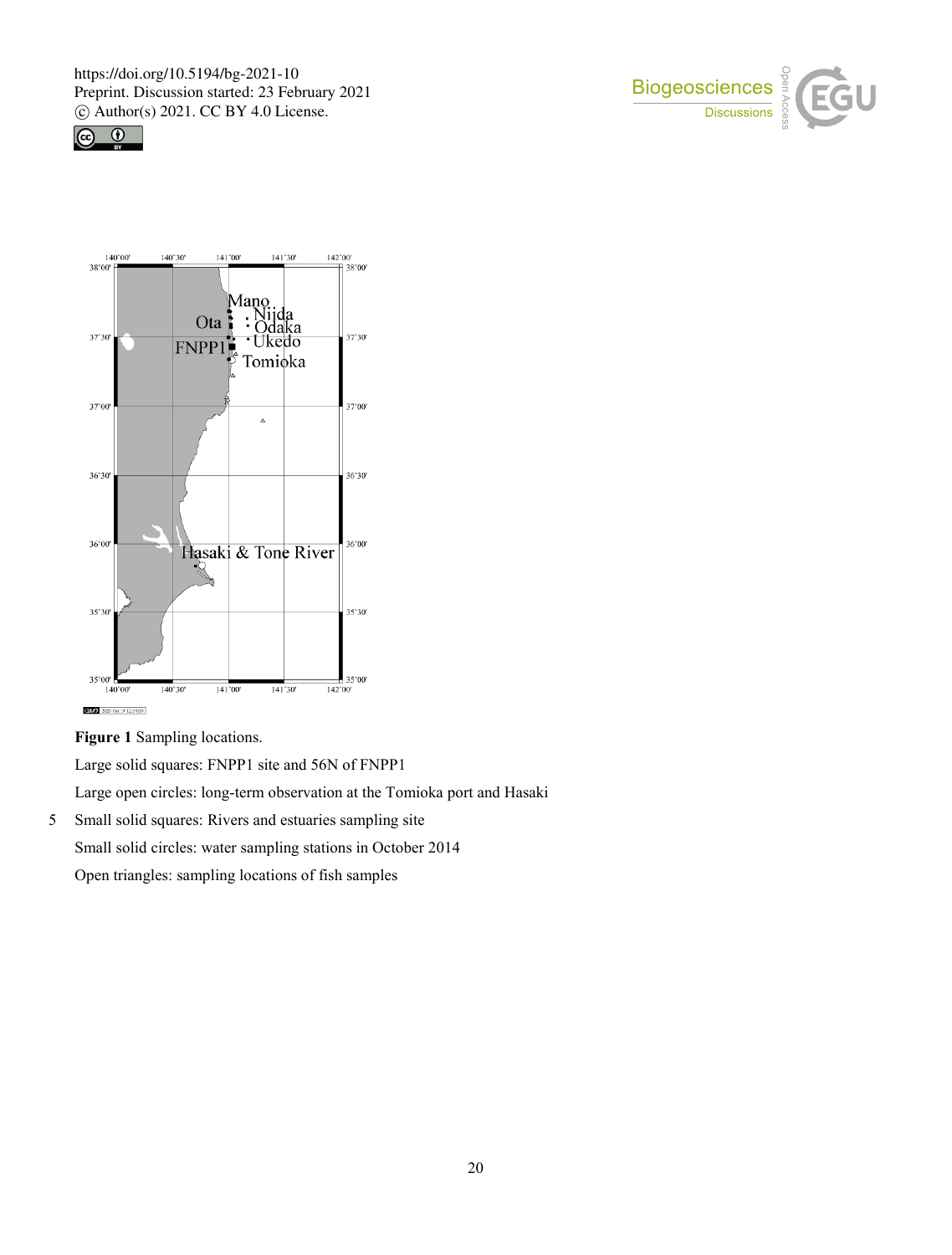





10 **Figure 2** Meridional distribution of the <sup>3</sup>H and <sup>137</sup>Cs activity concentrations along the Fukushima coast in 2014. Red and blue squares:  ${}^{3}H$  and  ${}^{137}Cs$  activity concentrations, respectively, at 56N of the FNPP1 site. Several data of  ${}^{3}H$ activity concentration at 56N of the FNPP1 site were below the detection limit (ca. 1600 Bq m-3) and are not shown in this figure.

Red and blue diamonds: <sup>3</sup>H and <sup>137</sup>Cs activity concentrations, respectively, in the seawater samples collected during the 2014

15 SoSo 5 rivers cruise (this study).

Red and blue circles: <sup>3</sup>H and <sup>137</sup>Cs activity concentrations, respectively, in the long-term NRC monitoring of seawater samples (see text).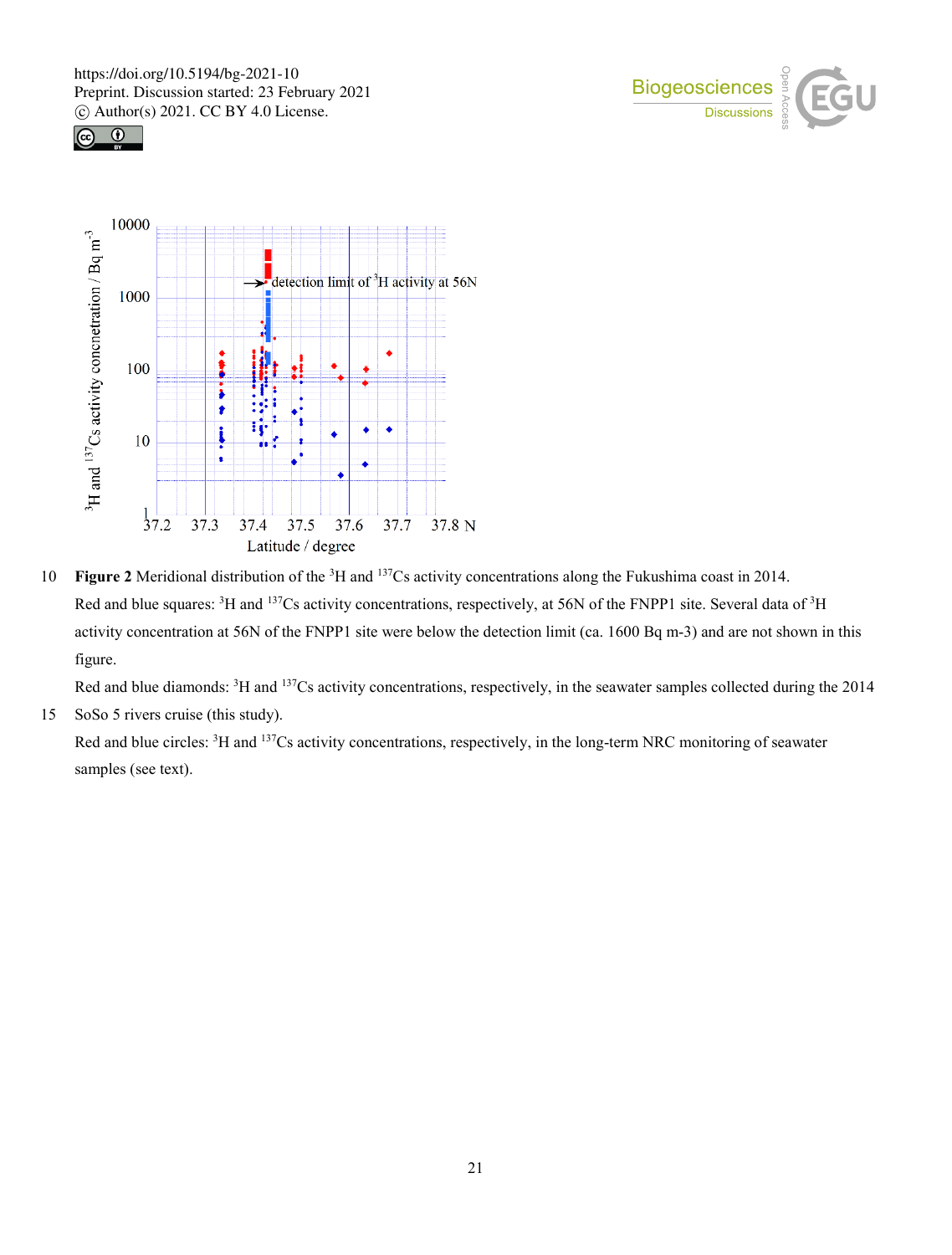





20 Figure 3 Meridional distribution of <sup>3</sup>H activity concentration in seawater and TFWT in fish filet along the Fukushima coast in 2014.

Red solid triangle:  ${}^{3}$ H activity concentration in seawater samples (this study).

Blue solid square: TFWT in fish filet (this study).

Red solid square: <sup>3</sup>H activity concentration in seawater samples at 56N of FNPP1 (large) and close to the FNPP1 site (small)

25 obtained by TEPCO and NRC monitoring, respectively. Several data of the <sup>3</sup>H activity concentration at 56N of FNPP1 were below the detection limit (ca. 1600 Bq m<sup>-3</sup>) and did not appear in this figure.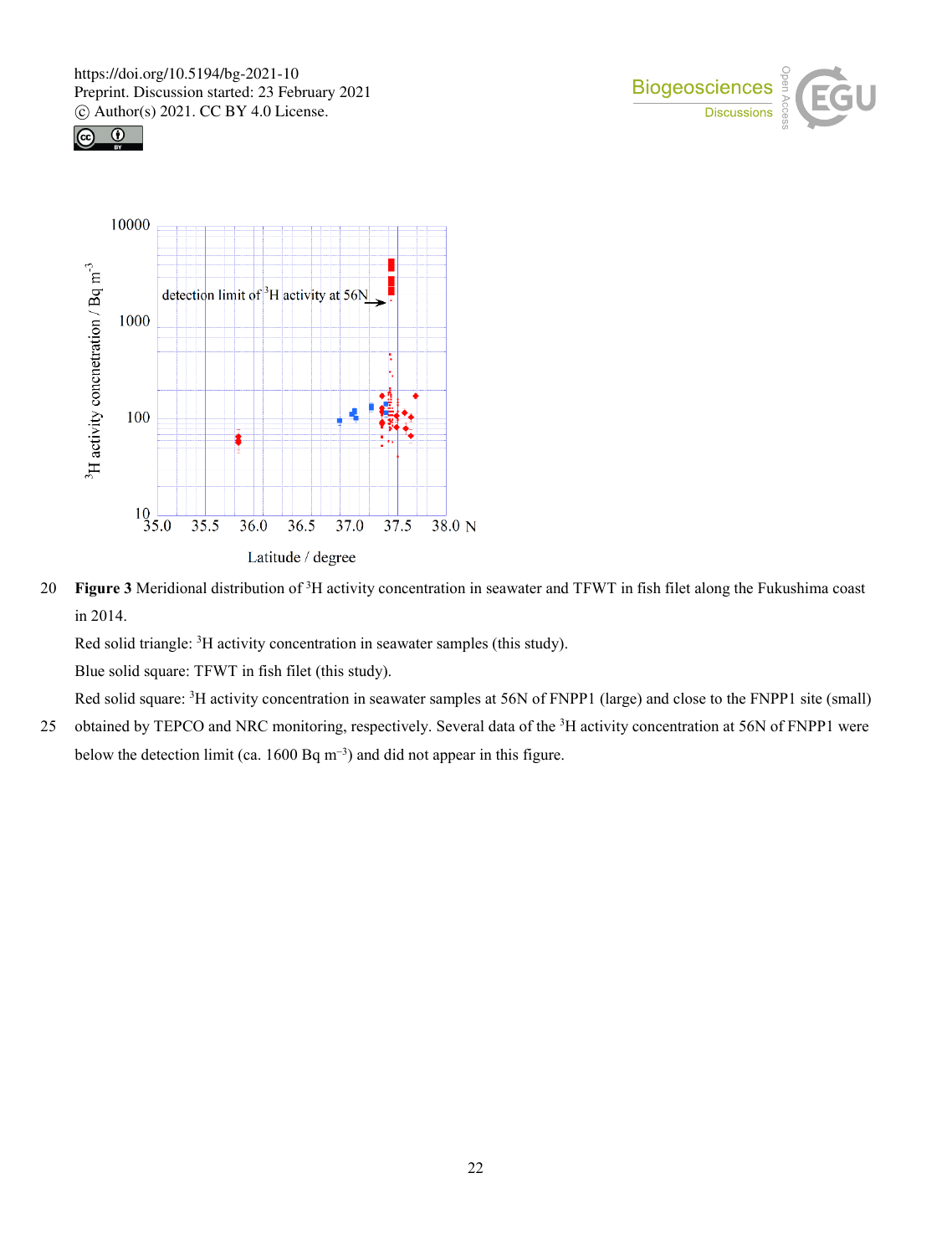







Figure 4 Temporal changes in <sup>3</sup>H activity concentrations in seawater and river water. Red circles: <sup>3</sup>H activity concentration at 56N of FNPP1 obtained through TEPCO monitoring (before March 2017, detection limit was ca. 1600 Ba m<sup>−</sup><sup>3</sup> ).

Blue squares: <sup>3</sup>H activity concentration at Ukedo port obtained through TEPCO monitoring.

35 Blue diamonds: <sup>3</sup>H activity concentration at FNPP2 port obtained through TEPCO monitoring. Green squares: <sup>3</sup>H activity concentration at Ukedo River obtained through Fukushima Prefecture monitoring. Green diamonds: <sup>3</sup>H activity concentration at Tomioka river obtained through Fukushima Prefecture monitoring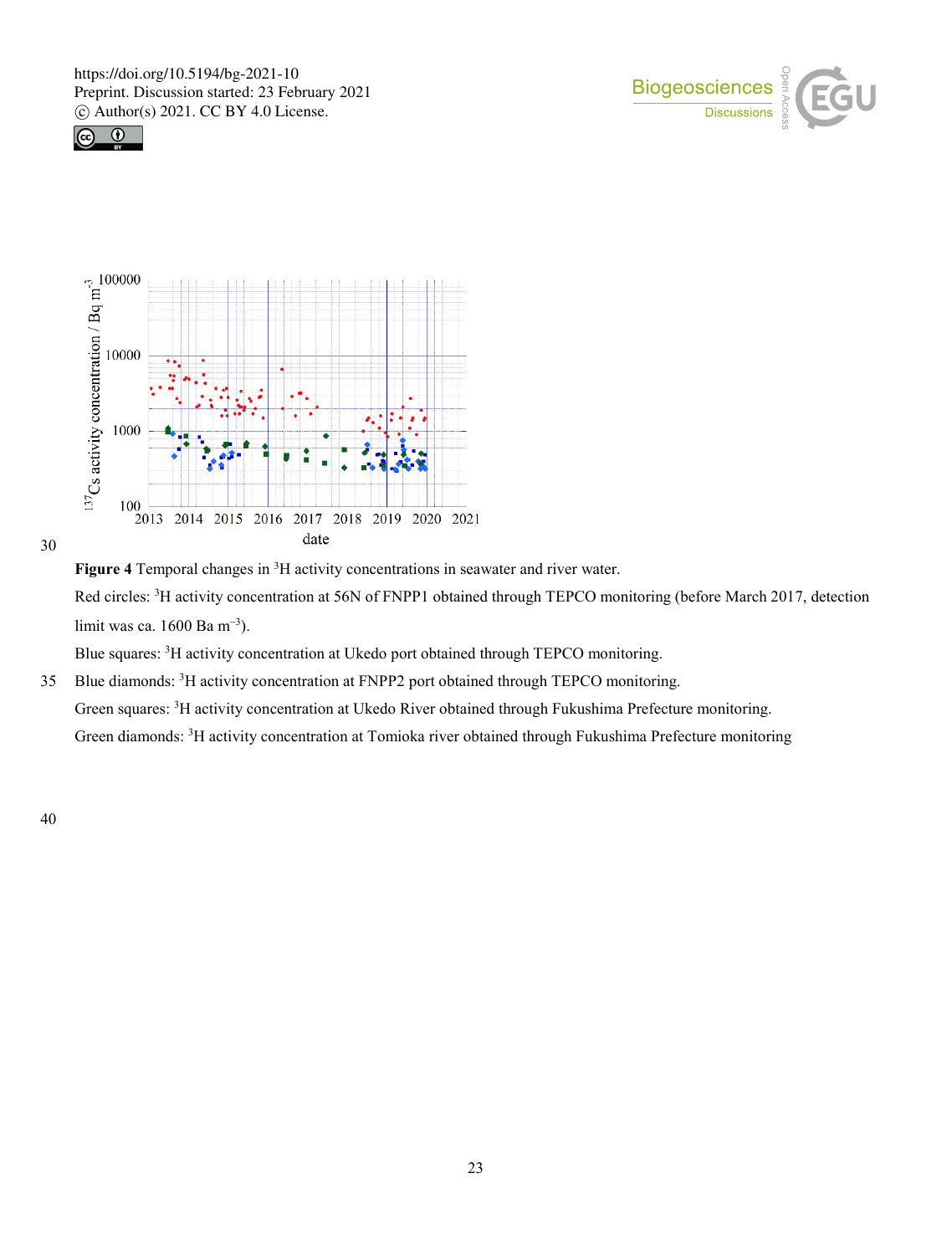





Figure 5 Relationship between <sup>3</sup>H and <sup>137</sup>Cs activity concentrations in the samples collected from Tomioka port.



45 Figure 6 Relationship between <sup>3</sup>H and <sup>137</sup>Cs activity concentrations in the samples collected from SoSo 5 river cruise.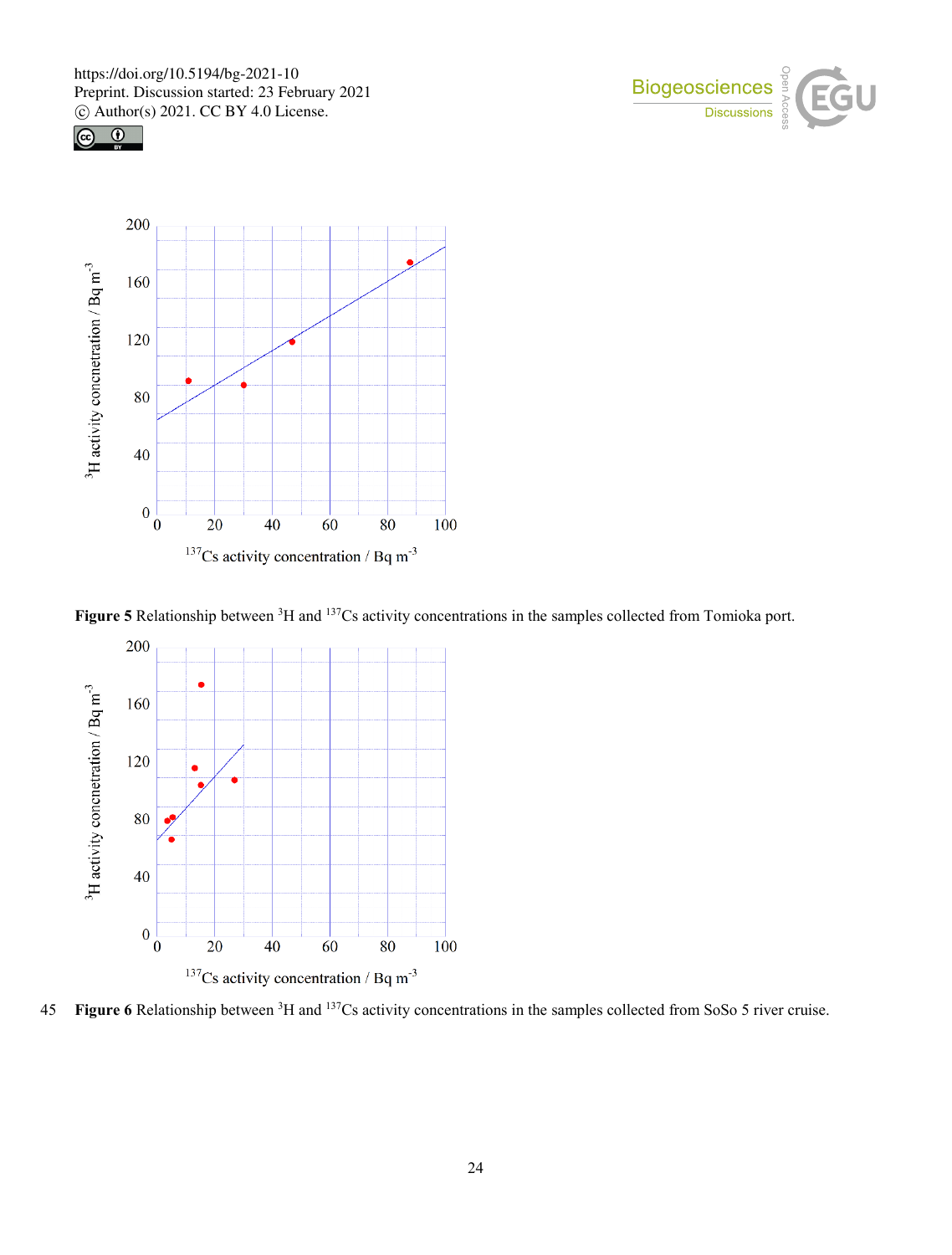





Figure 7<sup>3</sup>H activity concentration in surface water in subtropical gyre in the North Pacific Ocean obtained through the 50 WOCE/GOSHIP hydrographic program.



**Figure 8** <sup>3</sup> H activity concentrations in surface water at the coastal region of Fukushima Prefecture from 1979 to 2019. Red solid circle: <sup>3</sup>H activity concentration in seawater samples obtained through NRC monitoring in front of the FNPP1 site. 55 Blue solid circle: <sup>3</sup>H activity concentration in seawater samples obtained through NRC monitoring at the coastal region of

Fukushima Prefecture.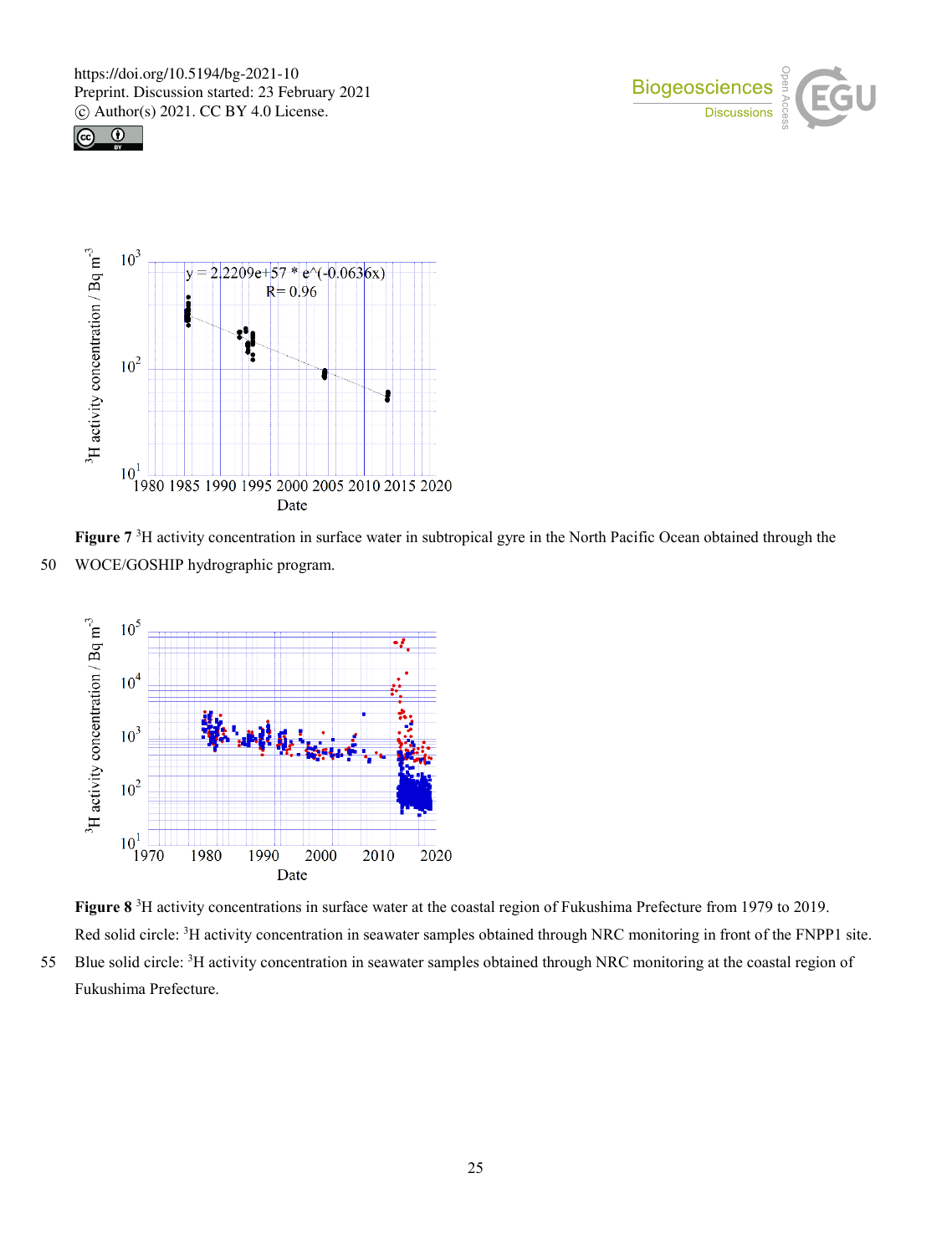



| Station/cruise | Intersept          |  | 3H/137Cs ratio |             |  |               |                        |                         |  |
|----------------|--------------------|--|----------------|-------------|--|---------------|------------------------|-------------------------|--|
|                | $Bq \, \text{m-}3$ |  |                |             |  |               |                        |                         |  |
| SoSo cruise    | $67\pm$            |  | 20             |             |  | $2.2 \pm 0.9$ | October 2014           | This study              |  |
| Tomioka port   | $66\pm$            |  | 17             |             |  | $1.2 \pm 0.2$ | June 2014              | This study              |  |
|                |                    |  |                |             |  |               |                        |                         |  |
| 56N of FNPP1   |                    |  |                | 7.4         |  |               | May 2014 to March 2015 | <b>TEPCO</b> monitoring |  |
|                |                    |  |                |             |  |               |                        |                         |  |
| stagnant water |                    |  |                | 0.01        |  |               | March 2011             | Nishihara et al., 2012  |  |
| KOK cruise     |                    |  |                | $0.1 - 0.3$ |  |               | June 2011              | Povinec et al., 2013    |  |
| Close to FNPP1 |                    |  |                | $0.012 \pm$ |  | 0.007         | April 2011             | Takahata et al., 2018   |  |

Table 1 Results of standardised major axis regression of <sup>137</sup>Cs vs. <sup>3</sup>H activity concentration

60

65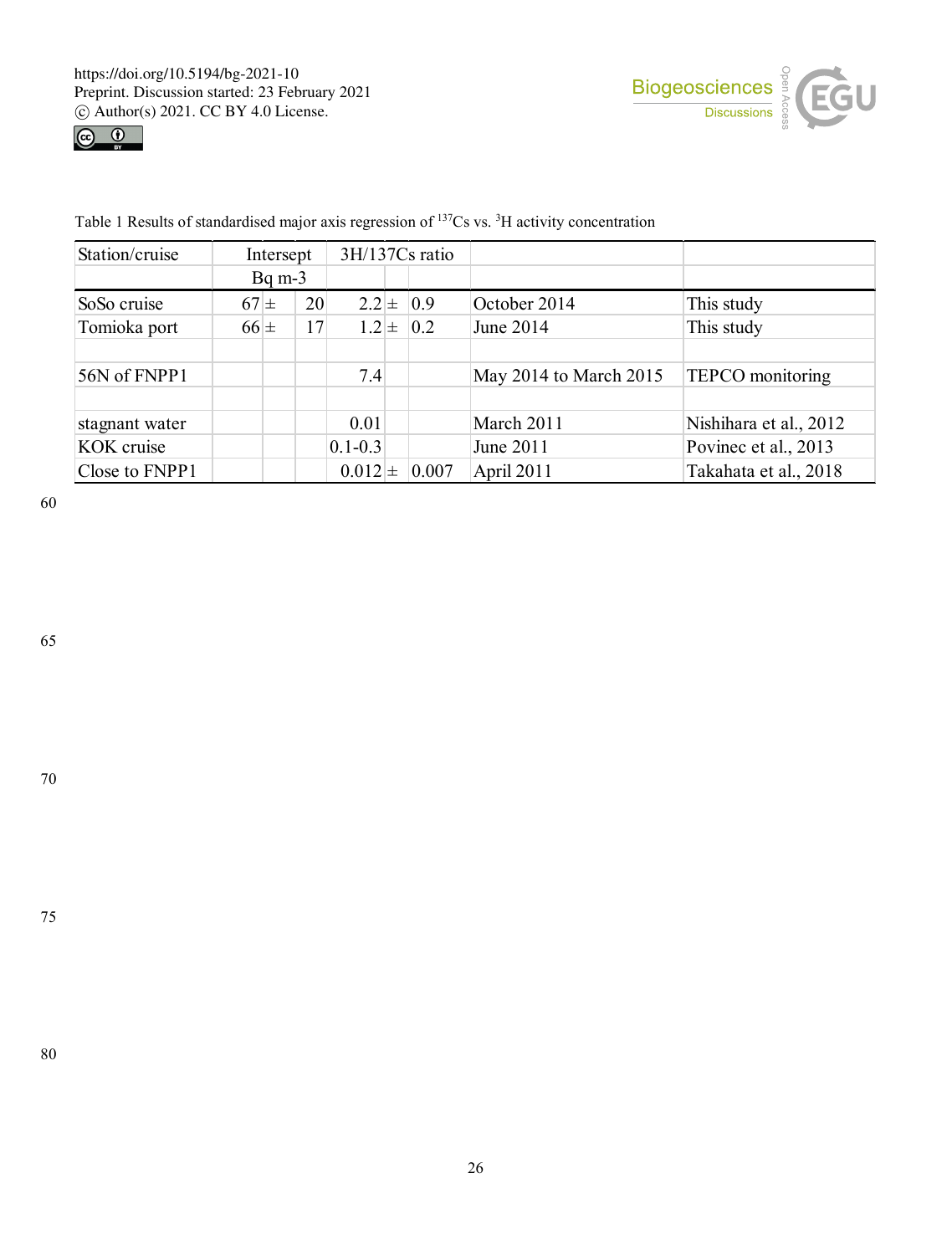



Table 2 Parameters for flux estimation

|                                    | June 2014                          | October 2014 October 2019 |      |  |
|------------------------------------|------------------------------------|---------------------------|------|--|
|                                    |                                    |                           |      |  |
|                                    | monthly precipitation (mm month-1) |                           |      |  |
| The mean of 5 observation stations | 239                                | 317                       | 642  |  |
|                                    |                                    |                           |      |  |
|                                    |                                    | 3H activity (Bq m-3)      |      |  |
| open water                         | 50                                 | 50                        | 50   |  |
| river Ukedo                        | 550                                | 680                       | 380  |  |
| 56N at FNPP1                       | 4300                               | 2800                      | 1400 |  |
| In the port of FNPP1               | 2300                               | 5420                      | 1700 |  |
| river Tomioka                      | 590                                | 650                       | 510  |  |
|                                    |                                    |                           |      |  |
|                                    | 137Cs activity (Bq m-3)            |                           |      |  |
| open water                         | 1.5                                | 1.5                       | 1.5  |  |
| river Ukedo                        | 230                                | 230                       | 60   |  |
| 56N at FNPP1                       | 660                                | 400                       | 170  |  |
| In the port of FNPP1               | 2350                               | 2500                      | 1170 |  |
| river Tomioka                      | 230                                | 230                       | 60   |  |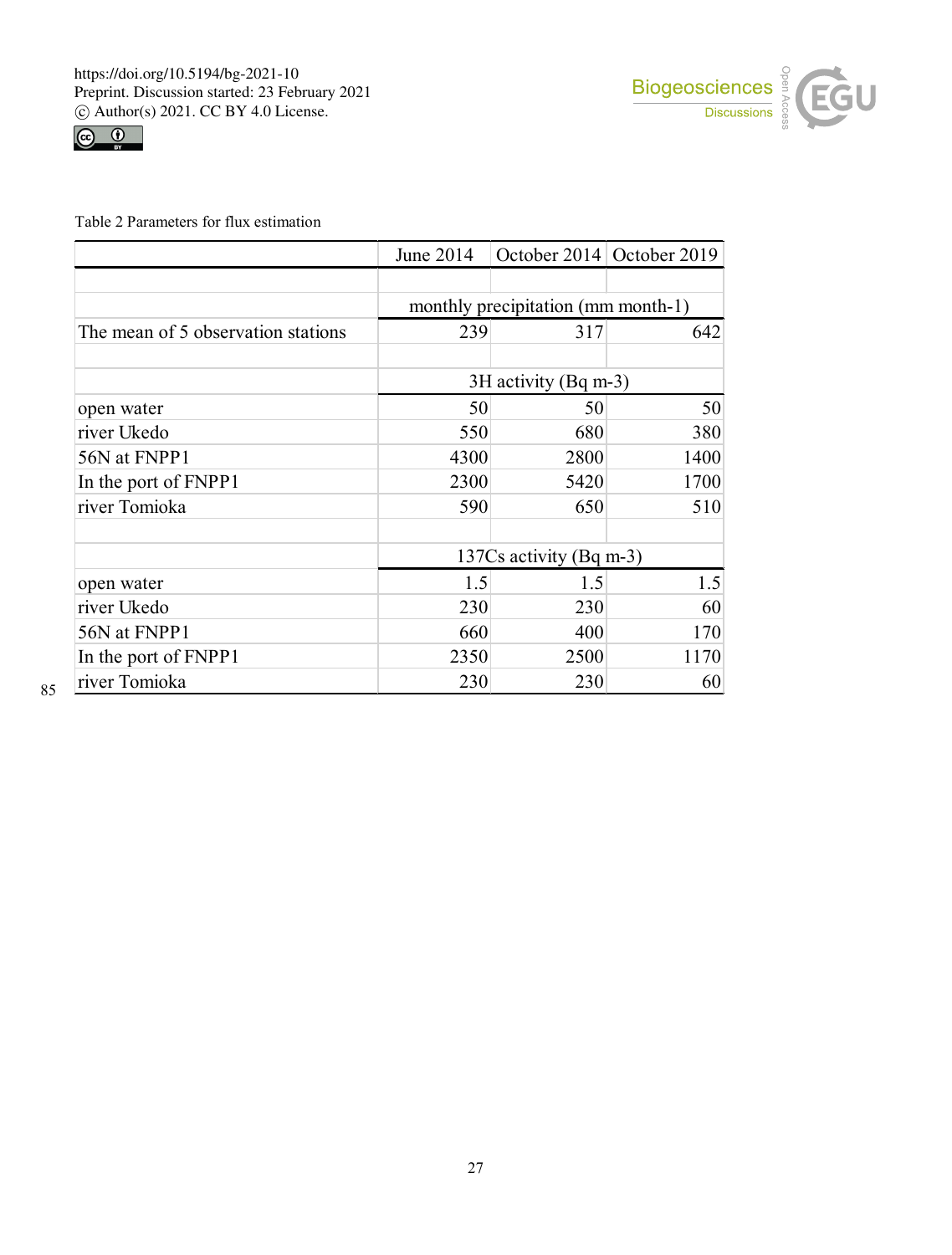



Table 3 Estimated fluxes of  ${}^{3}H$  and  ${}^{137}Cs$ 

|                                     | June 2014   | October 2014 | October 2019 |
|-------------------------------------|-------------|--------------|--------------|
|                                     | $Bq$ day-1  | $Bq$ day-1   | $Bq$ day-1   |
| <b>Total 3H flux</b>                | $5.8E+10$   | $6.3E+10$    | $6.1E+10$    |
| Open water                          | $5.2E+10$   | $5.2E+10$    | $5.2E+10$    |
| Rivers north of FNPP1               | $3.2E + 09$ | $5.3E + 09$  | $6.0E + 09$  |
| The port of FNPP1                   | $1.9E + 09$ | $4.5E + 09$  | $1.4E + 09$  |
| Two rivers south of FNPP1           | $3.6E + 08$ | $5.6E + 08$  | $9.0E + 08$  |
|                                     |             |              |              |
| 56N at FNPP1(not included to total) | $8.6E+10$   | $5.6E+10$    | $2.8E+10$    |
|                                     |             |              |              |
| <b>Total 137Cs flux</b>             | $5.0E + 09$ | $4.6E + 09$  | $2.8E + 09$  |
| Open water                          | $1.6E + 09$ | $1.6E + 09$  | $1.6E + 09$  |
| Rivers north of FNPP1               | $5.9E + 08$ | $7.4E + 08$  | $1.9E + 08$  |
| The port of FNPP1                   | $2.8E + 09$ | $2.1E + 09$  | $9.7E + 08$  |
| Two rivers south of FNPP1           | $1.2E + 08$ | $2.1E + 08$  | $5.4E + 07$  |
|                                     |             |              |              |
| 56N at FNPP1(not included to total) | $8.4E + 09$ | $8.0E + 09$  | $3.4E + 09$  |